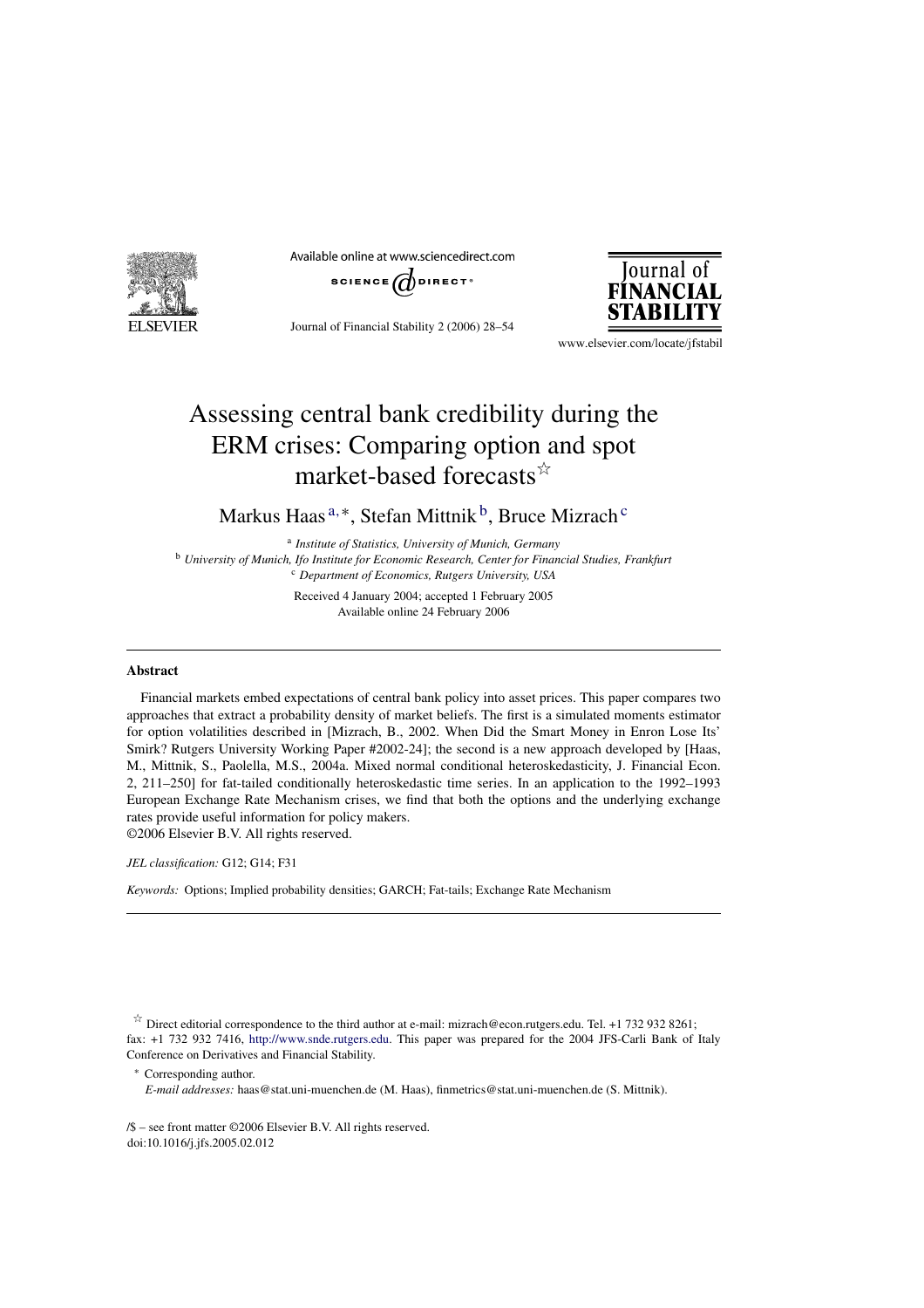#### **1. Introduction**

A basic insight of financial economics is that asset prices should reflect views about the future. For this reason, many economists rely on market prices to make predictions. Even when these views are incorrect, policy makers may want to avoid changes that the market is not expecting.

In recent years, some novel techniques have been introduced to extract market expectations. This paper explores two of them: extracting implied probability densities from option prices and volatility modeling of the underlying. Both methods have the advantage of producing predictive densities rather than just point forecasts. These tools can, in principal, allow central bankers to examine the full range of risks facing their economies.

There are numerous approaches that generalize the Black–Scholes model. [Merton \(1976\)](#page-26-0) and [Bates \(1991\)](#page-25-0) allow sudden changes in the level of asset prices. [Wiggins \(1987\), Hull and White](#page-26-0) [\(1987\), Stein and Stein \(1991\)](#page-26-0) and [Heston \(1993\)](#page-25-0) allow volatility to change over time. A related literature, with papers by [Dumas et al. \(1998\)](#page-25-0) and [Das and Sundaram \(1999\),](#page-25-0) has looked at deterministic variations in volatility with the level of the stock price or with time.

To extract market expectations of the exchange rate, we utilize a method first used in [Mizrach](#page-26-0) (2002) that looks directly at the probability distribution. We parameterize the exchange rate process as a mixture of log normals, as in [Ritchey \(1990\)](#page-26-0) [a](#page-26-0)nd [Melick and Thomas \(1997\), a](#page-25-0)nd fit the model to options prices. In an application to the Enron bankruptcy, Mizrach found that investors were far too optimistic about Enron until days before the stock's collapse.

Our second approach tries to extract information directly from the underlying currencies. We utilize a general mixture of two normal densities to extract information from the spot foreign exchange market. In this model, both the mixing weights as well as the parameters of the component densities, i.e., component means and variances, are time-varying and may depend on past exchange rates as well as further explanatory variables, such as interest rates. The dynamic mixture model we specify is a combination of the logistic autoregressive mixture with exogenous variables, or LMARX, model investigated in [Wong and Li \(2001\)](#page-26-0) and the mixed normal GARCH process recently proposed by [Haas et al. \(2004a\).](#page-25-0) The predictive densities generated from the resulting LMARX–GARCH model exhibit an enormous flexibility, and they may be multimodal, for example, in times where a realignment becomes more probable.

In this paper, we utilize the two approaches to explore market sentiment prior to the exchange rate crises of September 1992 and July–August 1993. In the first episode, the British Pound (BP) and Italian Lira withdrew from the Exchange Rate Mechanism (ERM) of the European Monetary System (EMS). The Pound had traded in a narrow range against the German Deutsche Mark (DM) for almost two years and the Lira for more than five. The crisis threw the entire plan for European economic and financial integration into turmoil. The French Franc (FF) remained in the mechanism, but speculative pressures against it remained strong. In the second crisis we examine, the Franc, in August 1993, had to abandon its very close link with the DM (the "Franc fort") and widen it's fluctuation band.

[Campa and Chang \(1996\)](#page-25-0) have looked at ERM credibility using arbitrage bounds on option prices. They find that option prices reflected the declining credibility of the Lira and Pound in 1992 and the Franc in 1993. [Malz \(1996\)](#page-25-0) finds an increasing risk of BP devaluation starting in late August 1992. [Christoffersen and Mazzotta \(2004\)](#page-25-0) find useful predictive information in 10 European countries' over-the-counter currency options.

We first examine the options markets' implied probability of depreciation in the FF and BP prior to the ERM crises. The model estimates reveal that the market anticipated both events. The devaluation risk with the Franc rises significantly 11 days in advance of the crisis. With the Pound,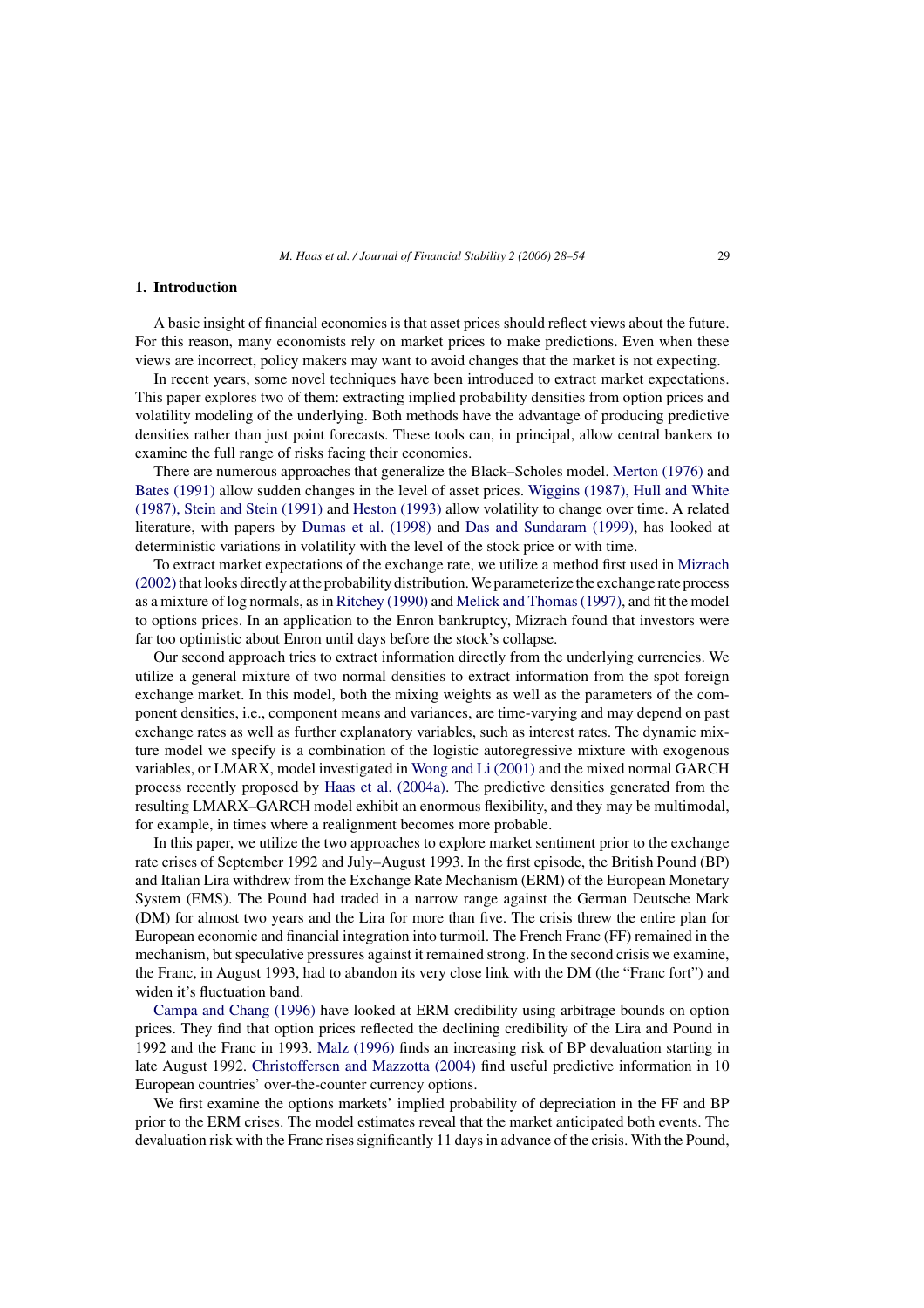the risk is subdued until only five days before it devalued on "Black Wednesday" September 16, 1992.

[Vlaar and Palm \(1993\)](#page-26-0) were the first to use the normal mixture density to model EMS exchange rates against the DM, noting that, in contrast to freely floating currencies, these often show pronounced skewness, due to jumps which occur in case of realignments, but also, for example, as a result of expected policy changes or speculative attacks. Although [Vlaar and Palm \(1993\)](#page-26-0) noted that making the jump probability a function of explanatory variables, such as inflation and interest rates, may be a promising task, they did not undertake such analysis.

[Neely \(1994\)](#page-26-0) surveys research on forecasting realignments in the EMS and reports evidence for realignments to be predictable to some extent from information such as interest rates and the position of the exchange rate within the band. Building both on the results surveyed in [Neely](#page-26-0) [\(1994\)](#page-26-0) and the work of [Vlaar and Palm \(1993\)](#page-26-0) and [Palm and Vlaar \(1997\), t](#page-26-0)he studies of [Bekaert](#page-25-0) and Gray [\(1998\), Neely \(1999\)](#page-25-0) and [Klaster and Knot \(2002\)](#page-25-0) use more general dynamic mixture models of exchange rates in target zones. Thus, the model employed below has some similarities with those developed in these studies, as will be discussed below.

The dynamic mixture model provides, as in the options-based approach, estimates of the probability of a depreciation. For the FF, the model indicates a considerable increase of this probability one week in advance of the crisis, and a further increase immediately before the de facto devaluation of the FF, when the bands of the target zone were widened to  $\pm 15\%$ .

For the BP, we can, in contrast to the options-based approach, not develop a promising dynamic mixture model, because the BP joined the ERM only in October 1990 and withdrew in September 1992. During this period there were no realignments or large jumps within the band, so that the sample does not provide information that is necessary to fit a target zone mixture model. Consequently, the mixed normal GARCH model detects a rise in the devaluation probability only *after* the Pound was withdrawn from the ERM.

Both models provide a complete predictive density for the exchange rate, and the last part of the paper examines the fit of the entire density. We utilize the approach of [Berkowitz \(2001\)](#page-25-0) to formally compare the model's density-forecasting performance. In the options market, the predictive density becomes indistinguishable from the post crisis density on July 21 for the FF, 11 days before the crisis. For the BP, there are some early warning signals in mid-August and the beginning of September. In the FF spot market, the predictive density is consistent with the postcrisis data from the outset. For the BP, the result is similar to the options. There are some brief early signals, but the densities statistically differ from the post-devalation period until September 10th.

The paper continues with some discussion of the ERM. Section [3](#page-3-0) describes the theory of implied density extraction from options. It also proposes a mixture of log normals specification which nests the Black–Scholes model. We also develop a GARCH mixture model for the spot exchange rate. Section [4](#page-9-0) contains some stylized features of the currency options, and some detailed issues in estimation for both models. From the two sets of parameter estimates, we compute implied devaluation probabilities. Section [5](#page-20-0) compares the entire predictive density statistically. Section [6](#page-24-0) concludes with directions for future research.

# **2. The ERM**

The ERM began in 1979 with seven member countries.<sup>1</sup> The mechanism included a grid of fixed exchange rates with European Currency Unit (ECU) central parities and fluctuation

<sup>&</sup>lt;sup>1</sup> Belgium, Denmark, France, Germany, Italy, Ireland, and The Netherlands.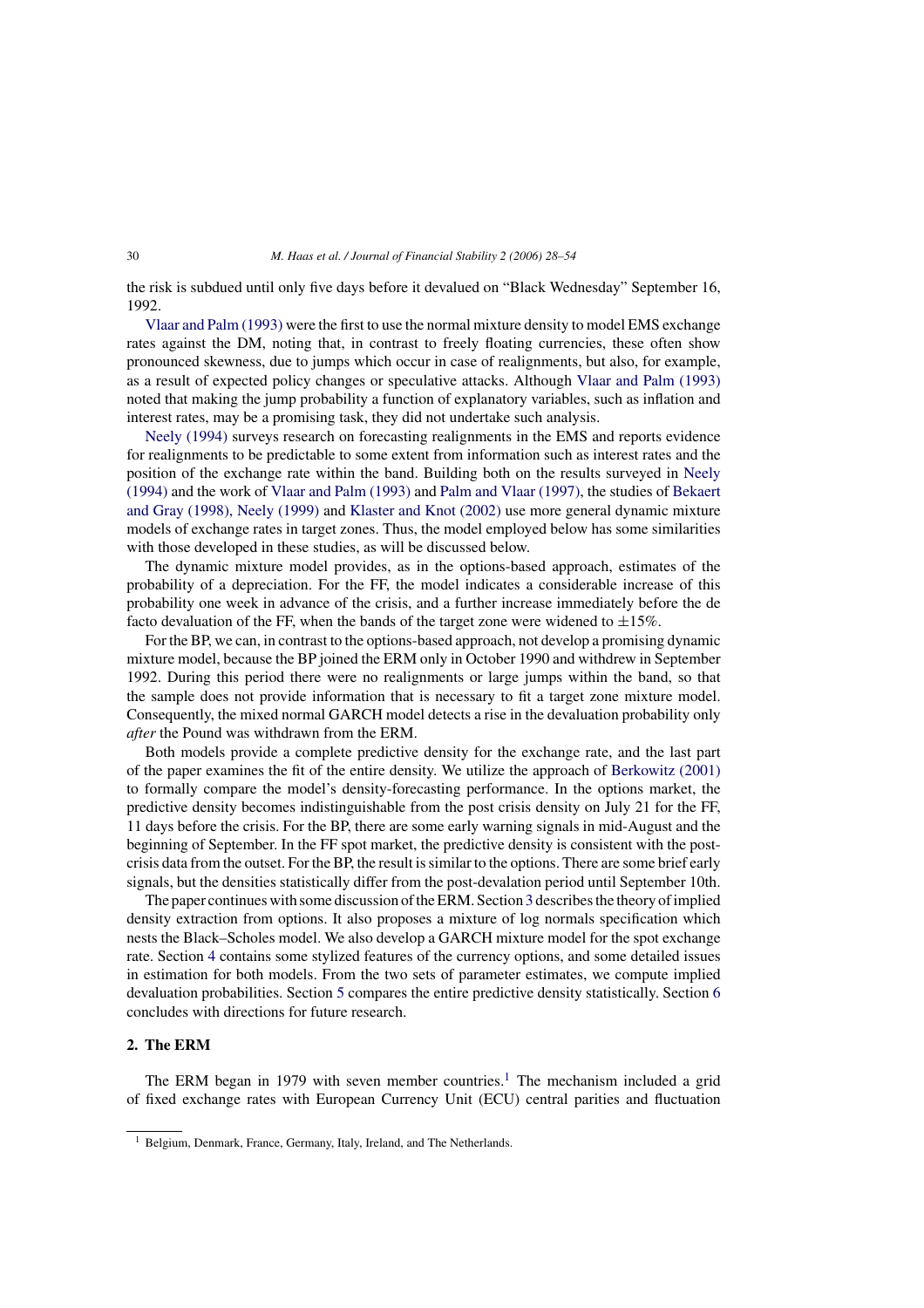<span id="page-3-0"></span>bands. Prior to the crises, the FF had a target zone of  $\pm 2.25\%$  and the BP  $\pm 6\%$ . Maintaining the parities required policy coordination with the German Bundesbank, and when necessary, intervention.

By the Spring of 1992, the momenta towards a single European currency seemed irreversible. Spain had joined the ERM in June of 1989. Great Britain finally overcame its resistance in October 1990. Portugal joined in April 1992 bringing the total membership to 10. In addition, Finland and Sweden had been following indicative DM targets. All the major European currencies, save the Swiss Franc, were incorporated in a system of apparently stable exchange rate bands. Almost five years had passed without devaluations.<sup>2</sup> The financial sector seemed poised for monetary union, the next logical step in the blueprint of the Maastricht treaty signed on December 10, 1991.

A swift sequence of events left the idea of currency union almost irretrievably damaged. The Danes rejected the Maastricht treaty in June of 1992. The Finnish Markaa and the Swedish Krona faced devaluation pressures in August which the Bank of Finland and the Swedish Riksbank actively resisted. The Markaa was allowed to float on September 8, and it quickly devalued 15% against the DM. The Riksbank raised their marginal lending rate to 500% on September 16.

Then some of the core ERM currencies came under speculative attack. The Bank of England briefly raised their base lending rates, but the British chose to withdraw from the ERM on September 16 rather than expending additional reserves.<sup>3</sup> The Lira devalued by 7% on September 13 and withdrew from the mechanism on September 17.

A number of additional devaluations followed. The Krona was allowed to float on November 19. The Spanish Peseta (in September and November 1992), the Portuguese Escudo (in November 1992), and then the Irish Punt (in February 1993) subsequently adopted new parities. The ERM remained in turmoil into the summer. France faced continued pressure and went through a de facto devaluation when the ERM bands were widened to  $\pm 15\%$  on August 2, 1993.

In retrospect, the origins of these crises were evident. The Finnish and Swedish economies were weakened by recession and the collapse of the Soviet Union. Britain had probably overvalued the Pound when it entered the ERM. The Lira had appreciated 30% in real terms against the DM since 1987. Germany had raised interest rates to fight off inflationary pressures from unification, weakening the entire European economy in the process.

The folklore of this period suggests that some market participants anticipated the crisis, and may even have precipitated it. The hedge fund trader George Soros is rumored to have made some US\$ 1 billion speculating against the Pound and the Lira in 1992.

The question we ask here is how well diffused was this information. Did either the options market or spot market anticipate these events and can our models extract these expectations?

#### **3. Models for currency options and the spot rate**

#### *3.1. Implied probability densities from options*

The basic option pricing framework builds upon the Black–Scholes assumption that the underlying asset is log normally distributed. Let  $f(S_T)$  denote the terminal risk neutral probability at time *T*, and let  $F(S_T)$  denote the cumulative probability . A European call option at time *t*,

<sup>&</sup>lt;sup>2</sup> There was a small devaluation of the Italian Lira when it moved to narrow bands in January 1990.

<sup>&</sup>lt;sup>3</sup> The Bundesbank is reported to have spent DM92 billion defending the Pound and Lira during this crisis.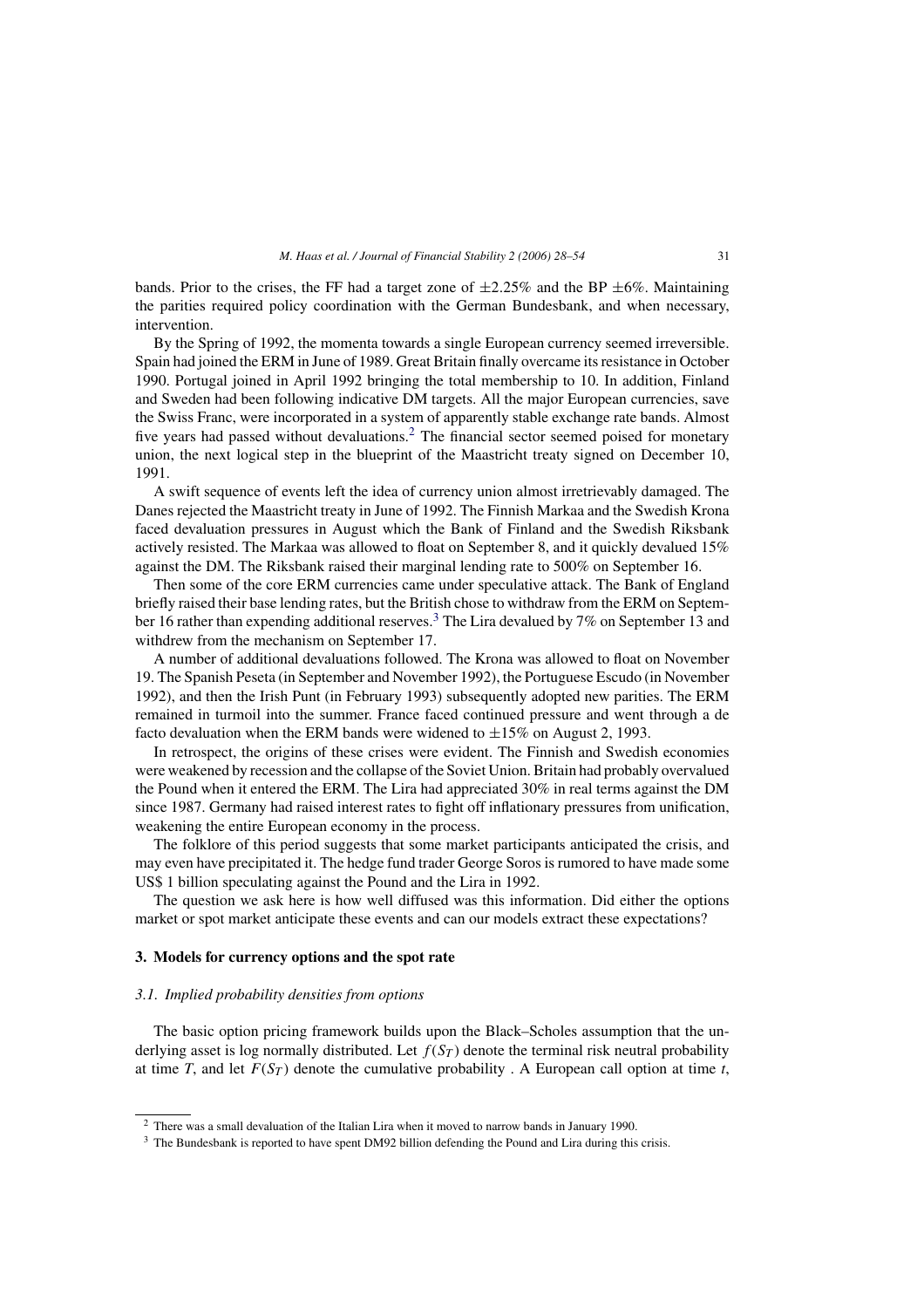expiring at *T*, with strike price *K*, is priced

$$
C(K,\tau) = e^{-i_d \tau} \int_K^{\infty} (S_T - K) f(S_T) dS_T,
$$
\n(1)

where  $\tau = T - t$ , and  $i_d$  and  $i_f$  are the annualized domestic and foreign risk-free interest rates. In the case where  $f(\cdot)$  is the log–normal density and volatility  $\sigma$  is constant with respect to *K*, this yields the Black–Scholes formula,

$$
BS(St, K, \tau, if, id, \sigma) = St e^{-if\tau} \Phi(d1) - Ke^{-id\tau} \Phi(d2),
$$
  
\n
$$
d1 = \frac{\ln(S_T/K) + (id - if + \sigma^2/2)\tau}{\sigma\sqrt{\tau}}, \quad d2 = d1 - \sigma\sqrt{\tau},
$$
\n(2)

where  $\Phi(\cdot)$  denotes the cumulative standard normal distribution. In this benchmark case, implied volatility is a sufficient statistic for the entire implied probability density which is centered at the risk-free interest differential  $i_d - i_f$ .

[Mizrach \(2002\)](#page-26-0) surveys an extensive literature and finds that option prices in a variety of markets appear to be inconsistent with the Black–Scholes assumptions. In particular, volatility seems to vary across strike prices – often with a parabolic shape called the volatility "smile". The smile is often present on only one part of the distribution giving rise to a "smirk".

#### *3.1.1. How volatility varies with the strike*

Under basic no-arbitrage restrictions, we can consider more general densities than the log– normal for the underlying. [Breeden and Litzenberger \(1978\)](#page-25-0) show that the first derivative is a function of the cumulative distribution,

$$
\left. \frac{\partial C}{\partial K} \right|_{K = S_T} = -e^{-i_d \tau} (1 - F(S_T)). \tag{3}
$$

The second derivative then extracts the density,

$$
\left. \frac{\partial^2 C}{\partial K^2} \right|_{K = S_T} = e^{-i_d \tau} f(S_T). \tag{4}
$$

The principal problem in estimating *f* is that we do not observe a continuous function of option prices and strikes. Early attempts in the literature, like [Shimko \(1993\), s](#page-26-0)imply interpolated between option prices. [Bliss and Panigirtzoglou \(2002\)](#page-25-0) find that implied volatility functions fit well when the strikes are dense, but as [Mizrach \(2002\)](#page-26-0) notes, this often leads to arbitrage violations in the tails. Later attempts turned to either specifying a density family for *f* or a more general stochastic process for the spot price. [Dupire \(1994\)](#page-25-0) shows that both approaches are equivalent; for driftless diffusions, there is a unique stochastic process corresponding to a given implied probability density. This paper follows [Ritchey \(1990\)](#page-26-0) and [Melick and Thomas \(1997\)](#page-25-0) by specifying *f* as a mixture of log–normal distributions. The advantage of this specification is that the option prices are just probability weighted averages of the Black–Scholes prices for each mixture component.

#### *3.1.2. Mixture-of-log–normals specification*

We assume that the stock price process is a draw from a mixture of three (non-standard) normal distributions,  $\Phi(\mu_j, \sigma_j)$ ,  $j = 1, 2, 3$ , with  $\mu_3 \geq \mu_2 \geq \mu_1$ . Three additional parameters  $\lambda_1, \lambda_2$  and  $\lambda_3$  define the probabilities of drawing from each normal. To nest the Black–Scholes, we restrict the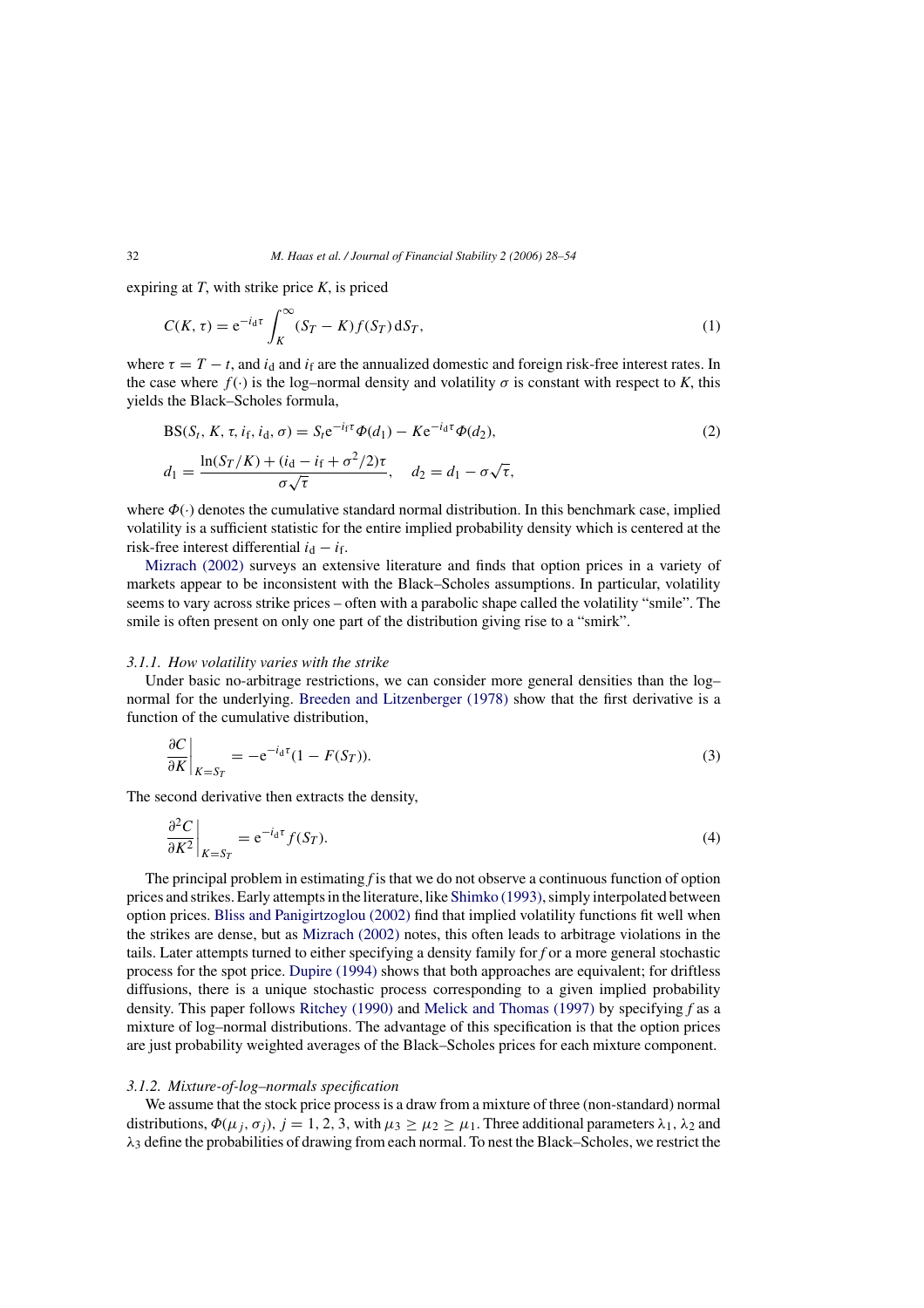<span id="page-5-0"></span>mean to equal the interest differential,  $\mu_2 = i_d - i_f$ . Risk neutral pricing then implies restrictions on either the other means or the probabilities. We chose to let  $\mu_1$ ,  $\lambda_1$  and  $\lambda_3$  vary, which implies

$$
\mu_3 = \frac{\mu_1 \lambda_1}{\lambda_3},\tag{5}
$$

and

$$
\lambda_2 = 1 - \lambda_1 - \lambda_3. \tag{6}
$$

For estimation purposes, this leaves six free parameters  $\theta = (\theta_1, \theta_2, \dots, \theta_6)$ . We take exponentials of all the parameters because they are constrained to be positive. The left-hand mixture is given by

$$
\Phi(\mu_1, \sigma_1) = \Phi(i_d - i_f - e^{\theta_1}, 100 \times e^{\theta_2}).\tag{7}
$$

The only free parameter of the middle normal density is the standard deviation,

$$
\Phi(\mu_2, \sigma_2) = \Phi(i_d - i_f, 100 \times e^{\theta_3}).\tag{8}
$$

We use the logistic function for the probabilities to bound them on [0, 1],

$$
\lambda_1 = \frac{e^{\theta_4}}{1 + e^{\theta_4}},\tag{9}
$$

$$
\lambda_3 = \frac{e^{\theta_5}}{1 + e^{\theta_5}}.\tag{10}
$$

The probability specification implies the following mean restrictions on the third normal,

$$
\Phi(\mu_3, \sigma_3) = \Phi\left( (i_d - i_f + e^{\theta_1}) \times \frac{e^{\theta_4} / (1 + e^{\theta_4})}{e^{\theta_5} / (1 + e^{\theta_5})}, 100 \times e^{\theta_6} \right). \tag{11}
$$

[Mizrach \(2002\)](#page-26-0) shows that this data generating mechanism can match a wide range of shapes for the volatility smile.

# *3.2. GARCH mixture model for the spot exchange rate*

The mixed normal GARCH process is the building block of our models for the spot rate.<sup>4</sup> It was recently proposed by [Haas et al. \(2004a\)](#page-25-0) and generalizes the classic normal GARCH model of [Bollerslev \(1986\)](#page-25-0) to the mixture setting. The percentage change of the log-exchange rate,  $r_t = 100 \times \log(S_t/S_{t-1})$ , where  $S_t$  is the exchange rate at time *t*, is said to follow a *k*-component mixed normal (MN) GARCH( $p, q$ ) process if the conditional distribution of  $r_t$  is a *k*-component MN, that is,

$$
r_t|\Psi_{t-1} \approx \text{MN}(\lambda_{1,t}, \dots, \lambda_{k,t}, \mu_{1,t}, \dots, \mu_{k,t}, \sigma_{1,t}^2, \dots, \sigma_{k,t}^2),
$$
 (12)

where  $\Psi_t$  is the information at time *t*, and the mixing weights sastisfy  $\lambda_i \in (0, 1), j = 1, \ldots, k$ , and  $\sum_j \lambda_j = 1$ . The  $k \times 1$  vector of component variances, denoted by  $\sigma_t^{(2)} = [\sigma_{1,t}^2, \ldots, \sigma_{k,t}^2]'$ ,

<sup>4</sup> For an application of a related model class, the Markov-switching GARCH model, to predicting exchange rate densities, see [Haas et al. \(2004b\).](#page-25-0)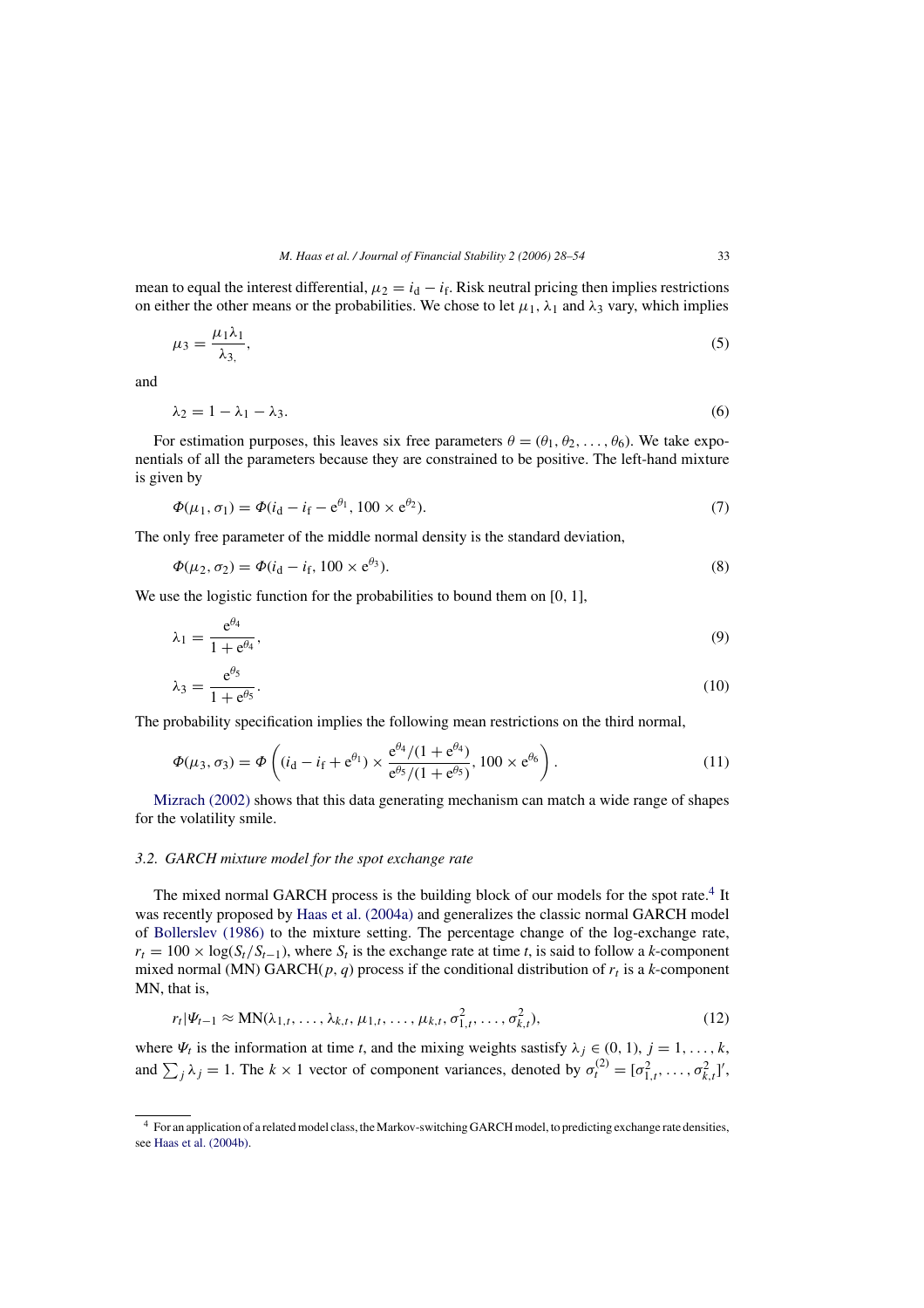<span id="page-6-0"></span>evolves according to

$$
\sigma_t^{(2)} = \alpha_0 + \sum_{i=1}^q \alpha_i \epsilon_{t-i}^2 + \sum_{i=1}^p \beta_i \sigma_{t-i}^{(2)},
$$
\n(13)

where  $\alpha_0$  is a positive  $k \times 1$  vector;  $\alpha_i$ ,  $i = 1, \ldots, q$ , are nonnegative  $k \times 1$  vectors; and  $\beta_i$ ,  $i = 1, \ldots, p$ , are nonnegative  $k \times k$  matrices, and

$$
\epsilon_t = r_t - E(r_t|\Psi_{t-1}) = r_t - \sum_{j=1}^k \lambda_{j,t} \mu_{j,t}.
$$
\n(14)

[Haas et al. \(2004a\)](#page-25-0) considered the case where the mixing weights,  $\lambda_{i,t}$ , and the component means,  $\mu_{i,t}$ ,  $j = 1, \ldots, k$ , are constant over time, but the generalization considered in [\(12\)–\(14\),](#page-5-0) with these quantities being time-varying, is straightforward conceptually. The mixing weights and the component means may depend both on lagged values of  $r_t$  and on further explanatory variables, as in the LMARX model of [Wong and Li \(2001\).](#page-26-0) Thus, the dynamic mixture model employed in the present paper is a combination of the MN–GARCH and the LMARX models, which will be termed LMARX–GARCH.

As with the classic GARCH model, the MN–GARCH(1,1) specification will usually be sufficient, and in most applications it will be reasonable to impose certain restrictions on the  $\alpha_i$ 's and  $\beta_i$ 's in (13). However, the general formulation will be useful in discussing different versions of the MN–GARCH process corresponding to different restrictions imposed on the parameters.

The conditional moments of the LMARX–GARCH model depend nonlinearly on the mixing weights and the parameters of the component densities. Their dynamics will thus be quite complicated. For example, the conditional mean is immediately seen to be the weighted average of the component means,

$$
\bar{\mu}_t := E(r_t|\Psi_{t-1}) = \sum_{j=1}^k \lambda_{j,t} \mu_{j,t},
$$
\n(15)

while the conditional variance is

$$
\bar{\sigma}_t^2 := \text{Var}(r_t|\Psi_{t-1}) = \sum_{j=1}^k \lambda_{j,t}(\sigma_{j,t}^2 + \mu_{jt}^2) - \left(\sum_{j=1}^k \lambda_{j,t}\mu_{j,t}\right)^2
$$

$$
= \sum_{j=1}^k \lambda_{j,t}\sigma_{j,t}^2 + \sum_{j=1}^k \lambda_{j,t}(\mu_{j,t} - \bar{\mu}_t)^2
$$
(16)

$$
= \sum_{j=1}^{k} \lambda_{j,t} \sigma_{j,t}^2 + \frac{1}{2} \sum_{i=1}^{k} \sum_{j=1}^{k} \lambda_{i,t} \lambda_{j,t} (\mu_{i,t} - \mu_{j,t})^2.
$$
 (17)

Thus, the conditional variance is the weighted average of the component variances plus a term that measures the distance between the means of the mixture components. Note that the second term in (16) can be interpreted as the variance of the conditional mean. In the two-component model considered below, the term involving the means in (17) becomes  $\lambda_{1,t}(1 - \lambda_{1,t})(\mu_{1,t} - \mu_{2,t})^2$ . The variance increases, for example, if the expected devaluation in case of a realignment is large. The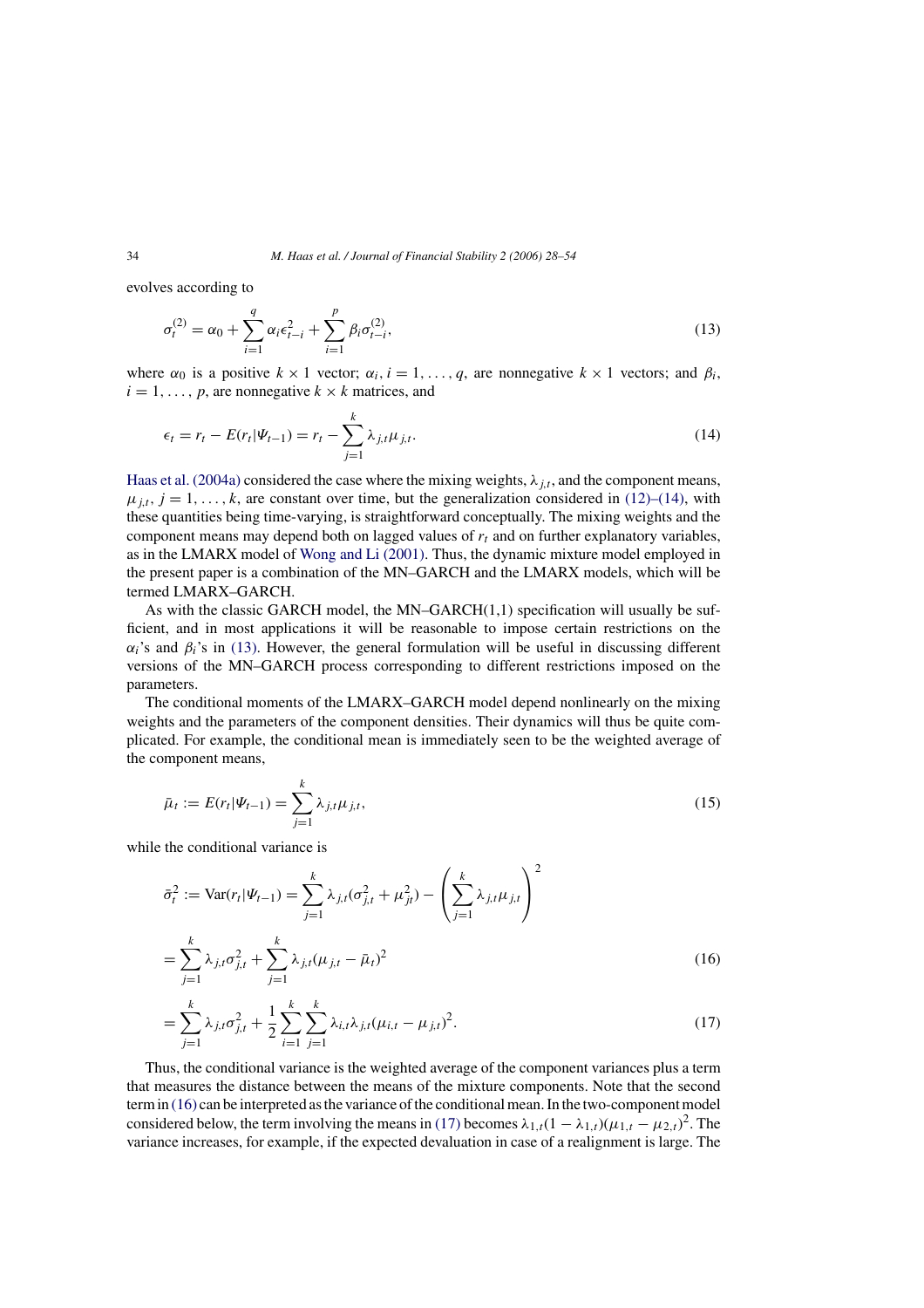<span id="page-7-0"></span>coefficient of the squared distance between the means equals  $\lambda_{1,t}(1 - \lambda_{1,t})$ , which is the variance of the conditional Bernoulli distribution over the mixture components.

Due to the different histories of the currencies within the EMS, the conditional densities differ for the Franc and the Pound. We discuss the model for the Franc first and subsequently outline the modifications that are necessary for the Pound.

#### *3.2.1. Conditional density for the Franc*

We assume that the conditional density of the exchange rate return process,  $r_t$ , is a twocomponent normal mixture density, that is,

$$
f(r_t|\Psi_{t-1}) = \frac{\lambda_t}{\sigma_{1,t}\sqrt{2\pi}} e^{\{- (r_t - \mu_{1,t})^2 / 2\sigma_{1,t}^2\}} + \frac{1 - \lambda_t}{\sigma_{2,t}\sqrt{2\pi}} e^{\{- (r_t - \mu_{2,t})^2 / 2\sigma_{2,t}^2\}},
$$
(18)

where information set  $\Psi_{t-1}$  consists of the exchange rates as well as further explanatory variables, such as interest rates.

With probability  $\lambda_t$ , there is a jump in the exchange rate, due to a realignment or a relatively large movement within the target zone. As in [Bekaert and Gray \(1998\)](#page-25-0) and [Neely \(1999\),](#page-26-0) the mixing weight, or probability of a jump,  $\lambda_t$ , depends on the slope of the yield curve,  $yc_t = i_t^3 - i_t^1$ , where  $i_t^3$  and  $i_t^1$  denote the three- and one-month interest rates, respectively. The functional relationship is specified in a logistic fashion. More specifically, we assume that

$$
\lambda_t = \frac{1}{1 + e^{\gamma_0 + \gamma_1 y c_{t-1}^*}},\tag{19}
$$

where  $yc_t^* = sign(yc_t) \log(1 + |yc_t|)$ . We have also considered a probit specification in (19), where  $\lambda_t = \Phi(\gamma_0 + \gamma_1 y c_{t-1}^{\star})$ , and  $\Phi(z) = (2\pi)^{-1/2} \int_{-\infty}^{z} e^{-\xi^2/2} d\xi$ , which is used in [Mizrach \(1995\),](#page-26-0) [Bekaert and Gray \(1998\)](#page-26-0) and [Neely \(1999\).](#page-26-0) Here, for the data at hand, it leads to virtually the same relation between  $\lambda_t$  and  $y c_{t-1}$ .<sup>5</sup> [Beine and Laurent \(2003\)](#page-25-0) and [Beine et al. \(2003\)](#page-25-0) use the logistic specification in modeling returns of the US\$ against other major currencies, where the mixing weight depends on central bank interventions. In addition to using the probit specification, [Bekaert and Gray \(1998\)](#page-25-0) and [Neely \(1999\)](#page-26-0) work in terms of the untransformed variable  $yc<sub>t</sub>$ , that is, they set  $\lambda_t = \Phi(\gamma_0 + \gamma_1 y c_{t-1})$ .<sup>6</sup> The motivation for our use of the contracting transformation  $yc_t^{\star}$  is illustrated in the left panel of [Fig. 1, w](#page-8-0)hich plots  $r_t$  against the once-lagged slope measures  $yc_{t-1}$  and  $yc_{t-1}^{\star}$ , respectively, for the 172 monthly observations that form our estimation period. Obviously, using  $yc_{t-1}$  directly, estimated relationships between  $yc_{t-1}$  and the next period's density of  $r_t$  will suffer from the single large "outlier" min{yc<sub>t</sub>} = −40.

The mean of the jump-component,  $\mu_{1t}$ , is also assumed to depend on  $yc_{t-1}$ , namely

$$
\mu_{1,t} = \phi_0 + \phi_1 y c_{t-1}^{\star}.
$$
\n(20)

The second mixture component in (18) represents the density of the exchange rate when the target zone is credible, so that, as in [Neely \(1999\), i](#page-26-0)t is plausible to let  $\mu_{2,t}$  depend on the position of

<sup>5</sup> A generalization of the probit approach to more than two mixture components is considered in [Lanne and Saikkonen](#page-25-0) [\(2003\).](#page-25-0)

<sup>6</sup> Actually, [Neely \(1999\)](#page-26-0) [u](#page-26-0)ses short-term interest rate differentials as a second explanatory variable. The latter and the slope of the yield curve are highly correlated, however, with a correlation coefficient of −0.8216 in our training sample. [Engel and Hakkio \(1996\)](#page-25-0) [le](#page-25-0)t the transition probabilities in a Markov-switching model depend on the position of the exchange rate within its EMS band, but this did not lead to any improvement with our data.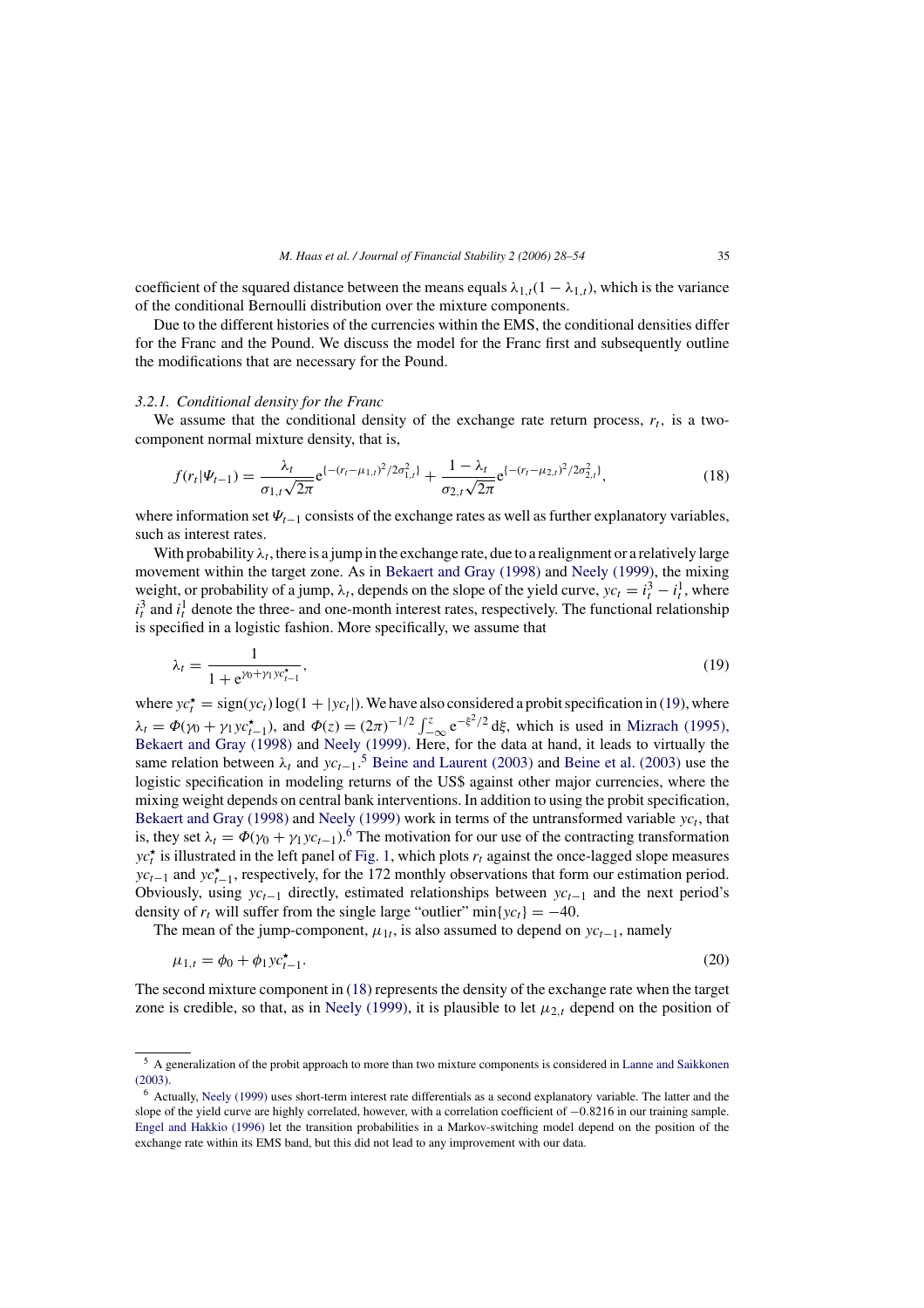<span id="page-8-0"></span>

Fig. 1. Scatter plot of returns against slope of yield curve.

the exchange rate within the target zone. More specifically,

$$
\mu_{2,t} = \psi_0 + \psi_1(S_{t-1} - P_{t-1}),\tag{21}
$$

where  $P_t$  is the central parity at date  $t$ .

Finally, we discuss the conditional heteroskedasticity in the component variances  $\sigma_{1,t}^2$  and  $\sigma_{2,t}^2$ . To do so, we reproduce the defining equation of the MN–GARCH process specified by [Haas et](#page-25-0) al.  $(2004a)$  for the two-component GARCH $(1,1)$  case, where  $(13)$  is of the form

$$
\begin{bmatrix} \sigma_{1,t}^2 \\ \sigma_{2,t}^2 \end{bmatrix} = \begin{bmatrix} \alpha_{01} \\ \alpha_{02} \end{bmatrix} + \begin{bmatrix} \alpha_{11} \\ \alpha_{12} \end{bmatrix} \epsilon_{t-1}^2 + \begin{bmatrix} \beta_{11} & \beta_{12} \\ \beta_{21} & \beta_{22} \end{bmatrix} \begin{bmatrix} \sigma_{1,t-1}^2 \\ \sigma_{2,t-1}^2 \end{bmatrix}
$$
(22)

with  $\epsilon_t = r_t - E(r_t|\Psi_{t-1}) = r_t - \lambda_t \mu_{1,t} - (1 - \lambda_t)\mu_{2,t}$ . [Vlaar and Palm \(1993\)](#page-26-0) assume that, for all *t*, the difference between  $\sigma_{1,t}^2$  and  $\sigma_{2,t}^2$  is equal to a constant jump size,  $\delta^2$ ; that is, they restrict, in (22),  $\alpha_{01} = \alpha_{02} + \delta^2$ ,  $\alpha_{11} = \alpha_{12}$ ,  $\beta_{12} = \beta_{22}$ , and  $\beta_{21} = \beta_{11} = 0$ , so that  $\sigma_{1,t}^2 = \sigma_{2,t}^2 + \delta^2$  for all *t*. [Vlaar and Palm \(1993\)](#page-26-0) argue that "this procedure is preferred to that of independent variances, since it seems reasonable to assume that the same GARCH effect is present in all variances". This specification is also adopted in [Neely \(1999\)](#page-26-0) and [Beine and Laurent \(2003\).](#page-25-0) We will, however, not use this for the Franc, but rather employ the restricted version of (22), termed "partial MN– GARCH" in [Haas et al. \(2004a\),](#page-25-0) which sets  $\alpha_{11} = 0$ , and  $\beta_{11} = \beta_{12} = \beta_{21} = 0$ , so that  $\sigma_{1,t}^2 =$  $\sigma_1^2 = \alpha_{01}$  for all *t*. That is, only the variance in the "credibility regime" is driven by a GARCH process, while the variance in the jump component is constant. This specification seems more reasonable, given that, in a system of target zones, jumps are not expected to come clustered, so that a dynamic behavior of the jump component's variance would be difficult to interpret.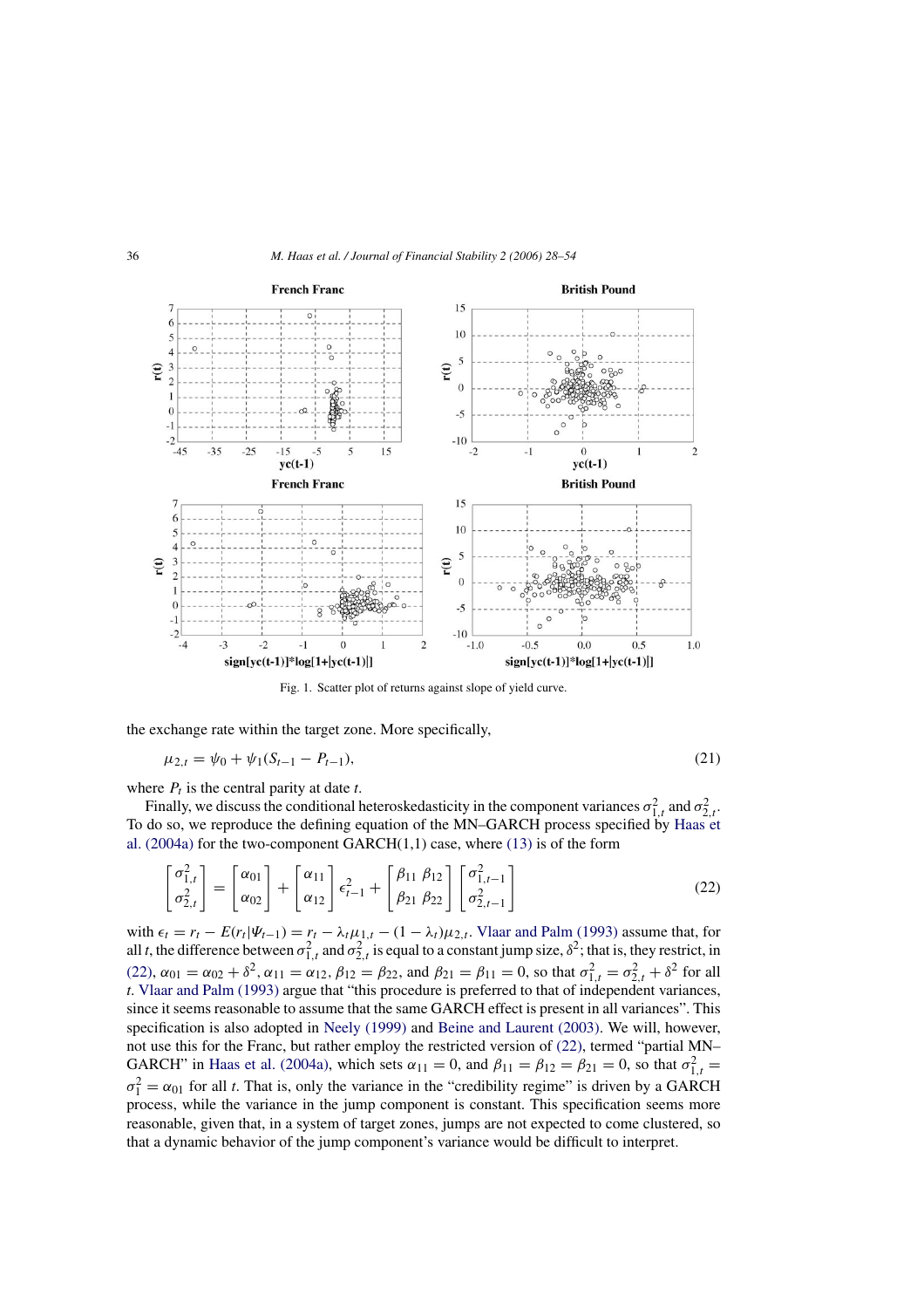#### <span id="page-9-0"></span>*3.2.2. Modifications for the Pound*

For the Pound, we use the model of the previous section with two modifications, which are enforced by the short duration of the Pound's membership in the EMS.

The first modification concerns the conditional mean in the second mixture component, given by [\(21\).](#page-8-0) As we use monthly data from January 1978 to December 1991 to fit the model, there is no central parity for most of the data points. Thus, we replace [\(21\)](#page-8-0) with a simple first-order autoregressive specification, i.e., for the BP [\(21\)](#page-8-0) becomes

$$
\mu_{2,t} = \psi_0 + \psi_1 r_{t-1}.
$$

Secondly, we use a different specification for the conditional heteroskedasticity. In the previous section, we argued for the partial MN–GARCH structure because the first mixture component was suited to capture large jumps in the exchange rate, particularly due to realignments, which do not come clustered. The pound, however, did not join the EMS before October 1990, and so, this argument is not valid for this currency. Instead, we treat the components symmetrically and assume a  $GARCH(1,1)$  process in both components, where, for parsimony, we adopt the restricted specification of [Vlaar and Palm \(1993\), w](#page-26-0)here both components are driven by the same GARCH process. That is, the first component's variance is given by  $\sigma_{2,t}^2 + \delta^2$ , and<sup>7</sup>

$$
\sigma_{2,t}^2 = \alpha_{02} + \alpha_{12}\epsilon_{t-1}^2 + \beta_{22}\sigma_{2,t-1}^2
$$

describes the evolution of the variance in the second component.

## **4. Data and estimation results**

#### *4.1. Options market*

## *4.1.1. Data*

The majority of the intra-ERM derivatives trading is in the over-the-counter markets, and the data is not generally available to non-traders. The best publicly available data are for US dollar (US\$) exchange rates which are traded in Philadelphia. We focus on the US Dollar/British Pound (US\$/BP) and Dollar/French Franc (US\$/FF) contracts. We have data for the years 1992 and 1993, which encompass both major ERM realignments.

The US\$ appears to be an adequate proxy for the DM. During September 1992, the DM depreciated by −1.47% against the US\$, while the BP depreciated −11.51%. From July 1 to August 5, 1993, the DM was similarly stable, depreciating −0.83%, while the Franc devalued by −3.59% against the US\$.

Both American<sup>8</sup> and European options are traded. The BP options are for 31,250 Pounds, and the FF options are for 250,000 Francs. We use daily closing option prices that are quoted in cents. Spot exchange rates are expressed as US\$ per unit of foreign currency and are recorded contemporaneously with the closing trade. Foreign currency appreciation (depreciation) will increase the

 $7$  It is, of course, not necessarily the case that the first mixture component has the higher variance, as implied by this specification. This is not just a labelling problem and may be a serious restriction in general, because the component means are modeled differently. However, it is not restrictive for the present data, as we confirmed by switching the roles of  $\sigma_{1,t}^2$  and  $\sigma_{2,t}^2$ .

<sup>8</sup> Currency options may be thought of as options on a dividend paying stock where the dividend is equal to the foreign risk free rate. Early exercise is relevant for call options where the foreign risk free rate is high because this indicates that the currency is likely to devalue. The risk of devaluation will then be priced into American options of all maturities.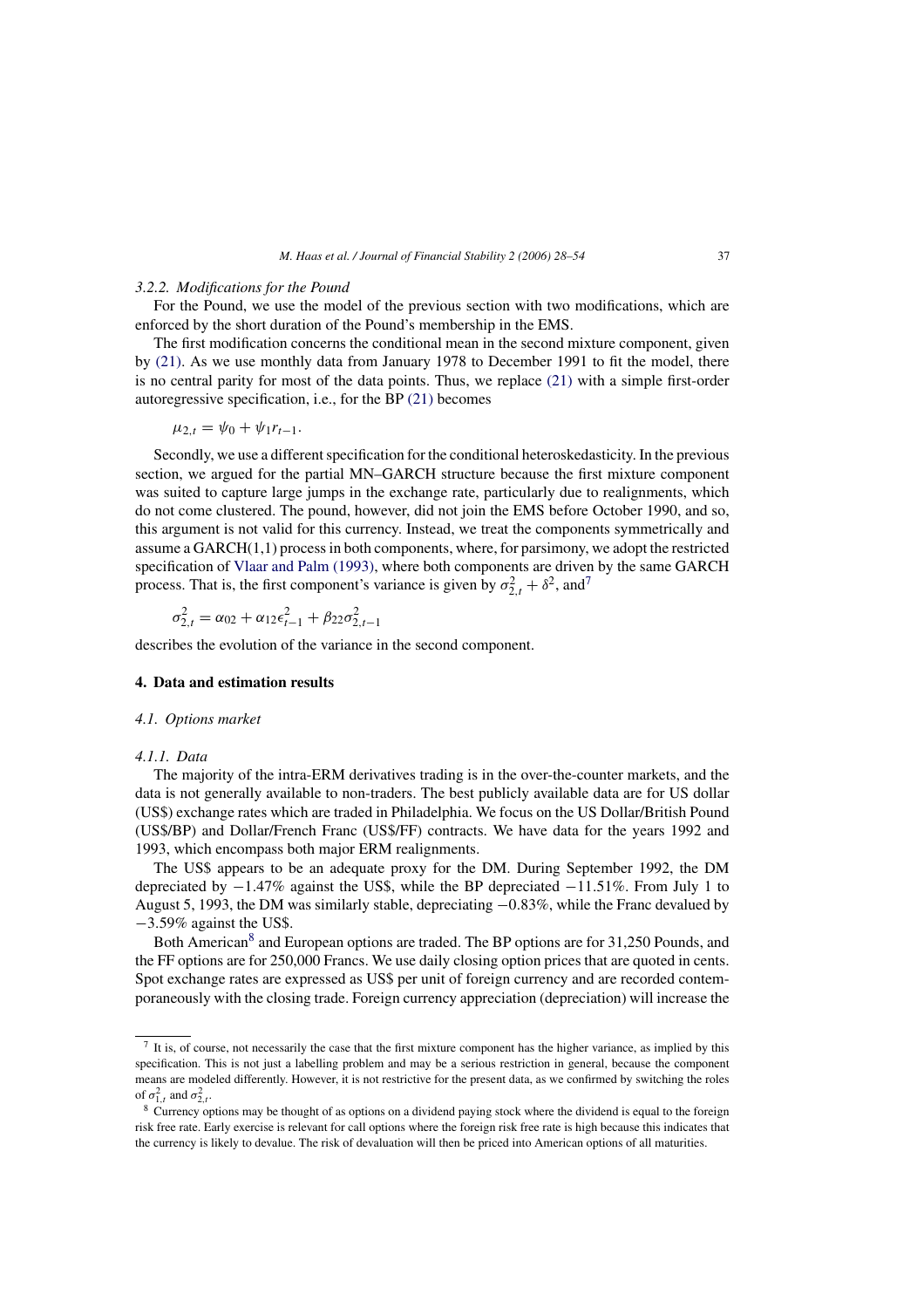

Fig. 2. Averages of implied volatility US\$/FF options 1992 and 1993.

moneyness of a call (put) option. Interest rates are the Eurodeposit rates closest in maturity to the term of the option.

To obtain a rough idea about the implied volatility pattern in the currency options, we look at sample averages. We sort the data into bins based on the strike/spot ratio,  $S/K$ , and compute implied volatilities using the Black–Scholes formula. In Figs. 2 and 3, we plot the data for all of 1992 and 1993, for the FF and BP, respectively. Both appear to display the characteristic pattern, with the minima of the implied volatility at the money, and with higher implied volatilities in the two tails.

For estimation purposes, we excluded options that were more than 10% in or out of the money and with volumes less than 5 contracts. This seemed to eliminate most data points with unreasonably high implied volatilities. For the Pound, we looked at options from 5 to 75 days to maturity. Because the data were thinner with the Franc, we utilized all maturities greater than five days.

We will now try to infer whether changes in the smile signalled an impending crisis in the ERM.

#### *4.1.2. Implied density estimation*

There are two key issues in fitting the model. The first is to extend the analysis to American options which can be exercised before expiration. The second is choosing the loss function for estimation.

We approximate American puts and calls using the [Bjerksund and Stensland \(1993\)](#page-25-0) approach. [Hoffman \(2000\)](#page-25-0) shows that the Bjerksund–Stensland algorithm compares favorably in accuracy and computational efficiency to the [Barone-Adesi and Whaley \(1987\)](#page-25-0) quadratic approximation. Our estimates were also quite similar using implied binomial trees.

Because  $f(S_t)$  is the risk neutral density and is not directly observable, we must find a way to treat the options prices as sample "moments". Let

$$
\{d_{j,t}\}_{j=1}^n = [c(\tau_1, K_1), \ldots, c(\tau_m, K_m), p(\tau_{m+1}, K_{m+1}), \ldots, p(\tau_n, K_n)]
$$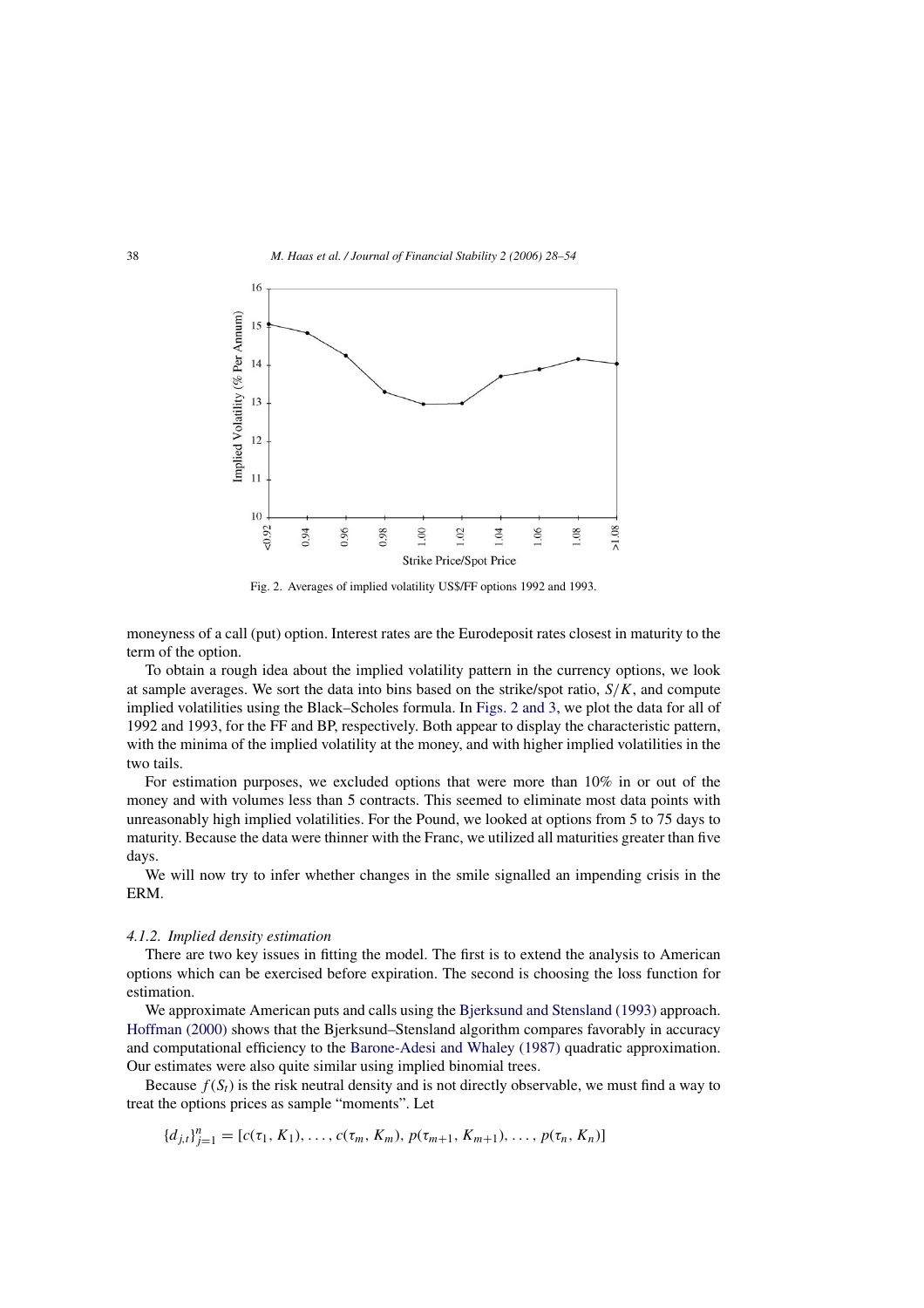<span id="page-11-0"></span>

Fig. 3. Averages of implied volatility US\$/BP options 1992 and 1993.

denote a sample of size *n* of the calls *c* and puts *p* traded at time *t*, with strike price  $K_i$  and expiring in  $\tau_i$  years, and denote the pricing estimates from the model by  $\{d_{i,t}(\theta)\}.$ 

In matching model to data, [Christoffersen and Jacobs \(2001\)](#page-25-0) emphasize that the choice of loss function is important. [Bakshi et al. \(1997\),](#page-25-0) for example, match the model to data using option prices. This can lead to substantial errors among the low priced options though. Since these options are associated with tail probability events, this is not the best metric for our exercise. We obtained the best fit overall using the implied Bjerksund–Stensland implied volatility,

$$
\sigma_{j,t} = \text{BJST}^{-1}(d_{j,t}, S_t, i_t). \tag{23}
$$

Let the estimated volatility be denoted by

$$
\sigma_{j,t}(\theta) = \text{BJST}^{-1}(d_{j,t}(\theta), S_t, i_t). \tag{24}
$$

We then minimize the sum of squared deviations from the implied volatility in the data,

$$
\min_{\theta} \sum_{j=1}^{n} (\sigma_{j,t}(\theta) - \sigma_{j,t})^2.
$$
\n(25)

As Christoffersen and Jacobs note, this is just a weighted least squares problem that, with the monotonicity of the option price in  $\theta$ , satisfies the usual regularity conditions.

We next fit (25) to daily option prices for the FF and BP in intervals around the two crises. We first estimate the probability of a depreciation of at least 3% in a four-week horizon. We chose the jump size to be large enough for the BP to escape from the midpoint of the upper half of the band.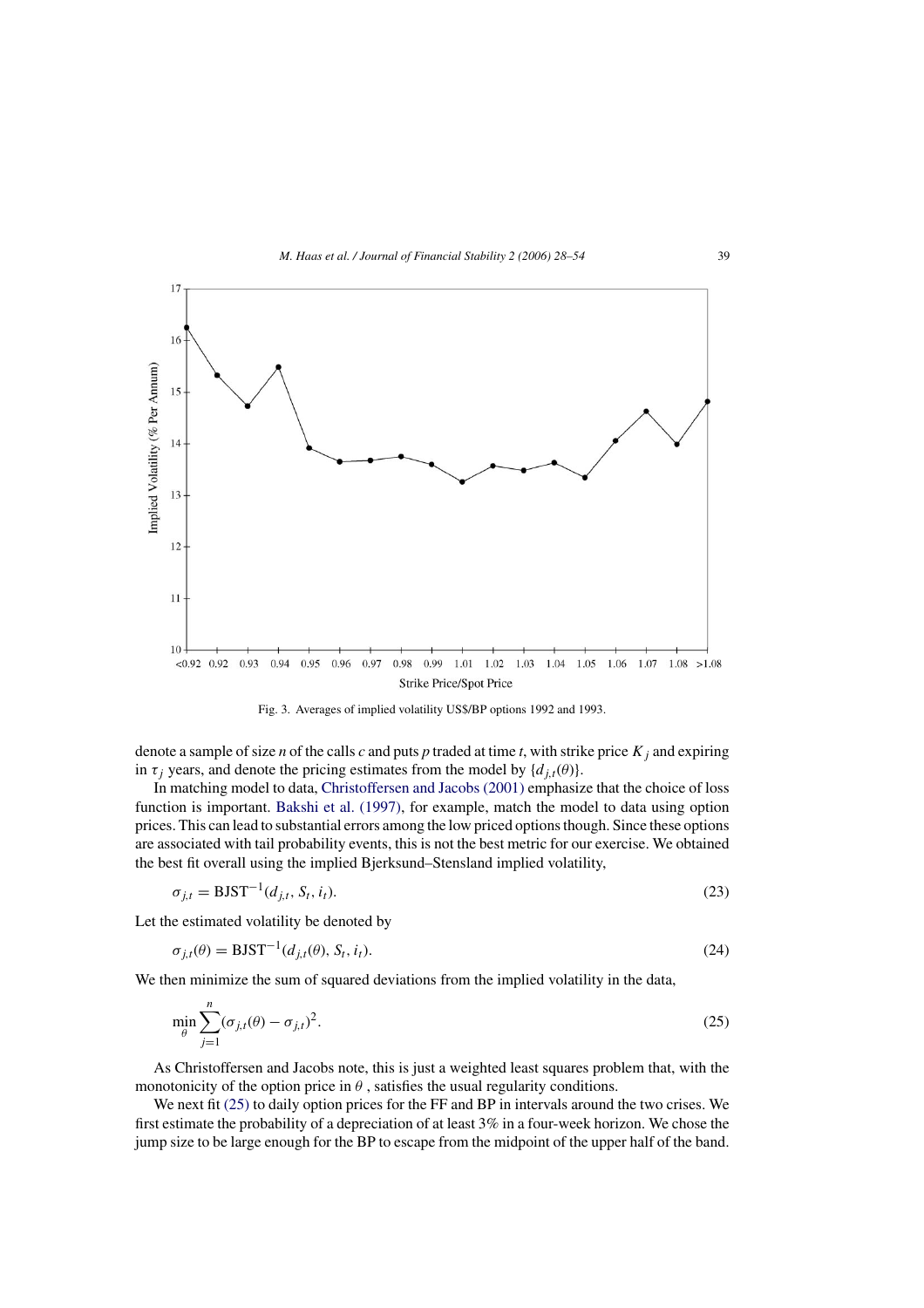

Fig. 4. Options market risk of 3% devaluation in the FF: January–August 1993.

We defer discussion of the entire predictive density until Section [5](#page-20-0) after we develop forecasts using both options and spot market models.

# *4.1.3. French Franc options estimates*

We estimate the six parameter model day-by-day from January 1 to August 5, 1993 for the FF. We report coefficient estimates, *t*-ratios, and  $R^2$  in [Table 1](#page-13-0) for the crisis period, July 16 to August 5, 1993. The model describes the option prices well with an average goodness of fit of 97%.

From the fitted model, we back out an implied distribution for the spot exchange rate returns over a four week interval. We plot in Fig. 4 the 3% devaluation risk for January–August 1993.

We also compute empirical 95% confidence intervals based on the sampling distribution of the devaluation risk. A risk above 21.15% is in the upper 5% tail. All of the highest risk occur in the period immediately before and after the crisis. The one exception is the 22.57% spike on January 11, 1993 that quickly diminished.

In the period leading up to the crisis, the devaluation risk, depicted in [Fig. 5, s](#page-14-0)tarts at less than 1% on July 18, quickly rises to nearly 23% on July 20 and peaks at nearly 25% on July 26. The risk stays above 20% for 6 of the 7 days prior to the FF's de facto devaluation.

This exercise, we feel, is largely successful. The model fits the data well and provides a sharp increase in devaluation risk 11 days before the FF bands widen. In principal, this could provide sufficient time for the central bank to react to market expectations.

# *4.1.4. British Pound options estimates*

We next estimate the model for January 1 to September 29, 1992 for the BP. We report coefficient estimates, *t*-ratios, and  $R^2$  in [Table 2](#page-15-0) for the crisis period August 19 to September 29, 1992. The model again captures the data well with an average  $R^2$  of 96%.

The option implied devaluation risk is consistently under 20% and below the upper 5% risk level of 20.97% for all but 3 days prior to the crisis. On January 16, 17 and 24, 1992, the devaluation risk in [Fig. 6](#page-14-0) rises above 21%.

At the beginning of the crisis period displayed in [Fig. 7,](#page-16-0) the devaluation risk on August 19, 1992 is below the sample average of 16.20%. It rises steadily into the crisis, except for two steep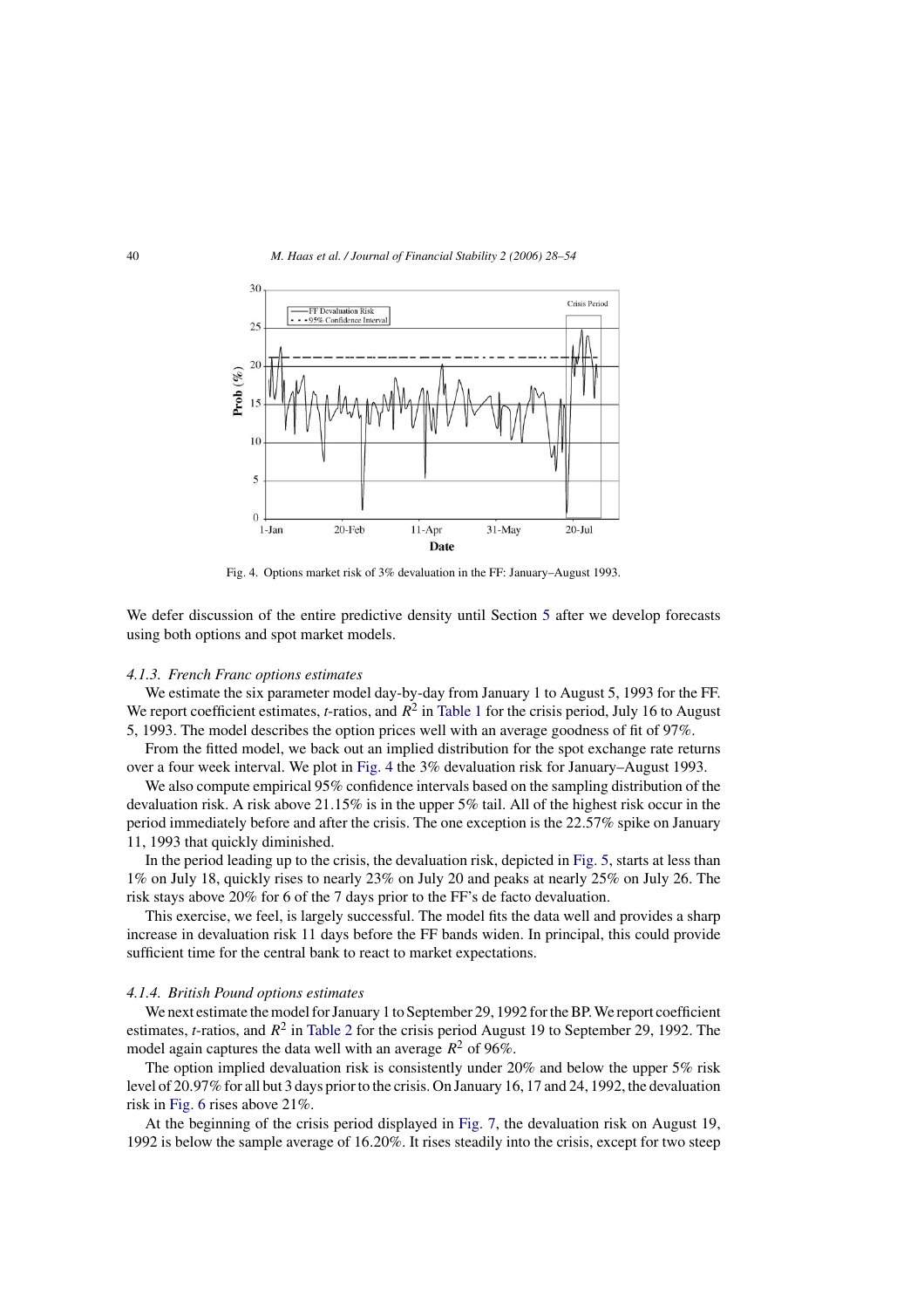<span id="page-13-0"></span>

| Date          | $\theta_1$     | $\theta_2$                                                                                                                                                                              | $\theta_3$     | $\theta_4$      | $\theta_5$     | $\theta_6$     | $R^2$ | LR           |
|---------------|----------------|-----------------------------------------------------------------------------------------------------------------------------------------------------------------------------------------|----------------|-----------------|----------------|----------------|-------|--------------|
| 16-July-1993  | $-8.000(0.00)$ | $-5.346(0.04)$                                                                                                                                                                          | 3.766(0.00)    | $-4.908(12.53)$ | 3.232(6.50)    | $-7.740(0.00)$ | 0.910 |              |
| 19-July-1993  | $-0.174(0.00)$ | 1.928(0.80)                                                                                                                                                                             | $-5.876(1.82)$ | 5.848(0.00)     | $-2.269(1.27)$ | $-1.945(0.00)$ | 0.990 | 2.3752(0.12) |
| 20-July-1993  | $-1.019(0.69)$ | $-1.720(108.26)$                                                                                                                                                                        | $-0.191(1.79)$ | $-3.441(0.00)$  | $-4.006(0.00)$ | $-4.233(0.00)$ | 0.990 | 2.7213(0.10) |
| 21-July-1993  | $-1.125(0.00)$ | $-1.042(0.01)$                                                                                                                                                                          | $-3.579(0.01)$ | $-0.474(0.00)$  | $-2.567(0.13)$ | $-2.056(0.05)$ | 0.999 | 1.1477(0.28) |
| 22-July-1993  | $-1.505(0.02)$ | $-3.058(0.29)$                                                                                                                                                                          | $-4.188(0.00)$ | $-6.801(28.36)$ | 9.809(0.00)    | $-2.147(0.00)$ | 0.997 | 1.7291(0.19) |
| 23-July-1993  | $-2.504(0.03)$ | $-2.460(0.22)$                                                                                                                                                                          | $-0.325(0.00)$ | $-2.405(0.01)$  | $-1.034(0.01)$ | $-2.040(0.07)$ | 0.993 | 0.2145(0.64) |
| 26-July-1993  | $-0.393(0.01)$ | $-1.835(0.09)$                                                                                                                                                                          | $-1.047(0.01)$ | $-0.014(0.01)$  | $-2.218(0.16)$ | $-2.064(0.05)$ | 0.990 | 1.1618(0.28) |
| 27-July-1993  | $-3.945(0.06)$ | $-2.111(36.96)$                                                                                                                                                                         | 17.480(0.00)   | $-4.701(0.03)$  | $-6.418(0.00)$ | $-4.795(0.00)$ | 0.994 | 2.3117(0.14) |
| 28-July-1993  | 0.394(0.00)    | $-2.183(0.09)$                                                                                                                                                                          | $-1.007(0.00)$ | $-1.524(0.01)$  | $-2.798(0.06)$ | $-1.955(0.09)$ | 0.999 | 2.1560(0.14) |
| 29-July-1993  | $-1.231(0.00)$ | $-2.162(0.02)$                                                                                                                                                                          | $-1.040(0.00)$ | $-0.328(0.00)$  | $-2.110(0.03)$ | $-1.826(0.01)$ | 0.945 | 0.6379(0.42) |
| 30-July-1993  | $-1.355(0.01)$ | $-1.637(0.05)$                                                                                                                                                                          | $-1.490(0.01)$ | $-0.464(0.00)$  | $-2.386(0.14)$ | $-1.873(0.05)$ | 0.977 | 1.1151(0.29) |
| 2-August-1993 | $-1.029(0.01)$ | $-0.035(0.01)$                                                                                                                                                                          | $-4.371(0.73)$ | $-0.324(0.00)$  | $-2.139(0.73)$ | $-2.222(1.20)$ | 0.991 | 3.2378(0.11) |
| 3-August-1993 | 3.192(0.23)    | $-0.562(0.06)$                                                                                                                                                                          | $-3.473(0.21)$ | $-0.332(0.07)$  | $-3.207(1.52)$ | $-1.930(1.14)$ | 0.986 | 2.2335(0.14) |
| 4-August-1993 | $-1.007(0.01)$ | $-1.687(0.02)$                                                                                                                                                                          | $-1.547(0.00)$ | $-0.455(0.00)$  | $-2.472(0.07)$ | $-2.060(0.04)$ | 0.912 | 1.6081(0.20) |
| 5-August-1993 | 0.083(0.01)    | $-3.169(2.10)$                                                                                                                                                                          | $-0.776(0.20)$ | $-1.132(0.01)$  | $-1.880(0.06)$ | $-1.938(0.12)$ | 0.974 | 1.3703(0.24) |
|               |                | The $\theta$ 's are estimates of the model (25), <i>t</i> -ratios are in parentheses. The LR statistic, with p-values in parentheses, is given by (26) and is distributed $\chi^2(1)$ . |                |                 |                |                |       |              |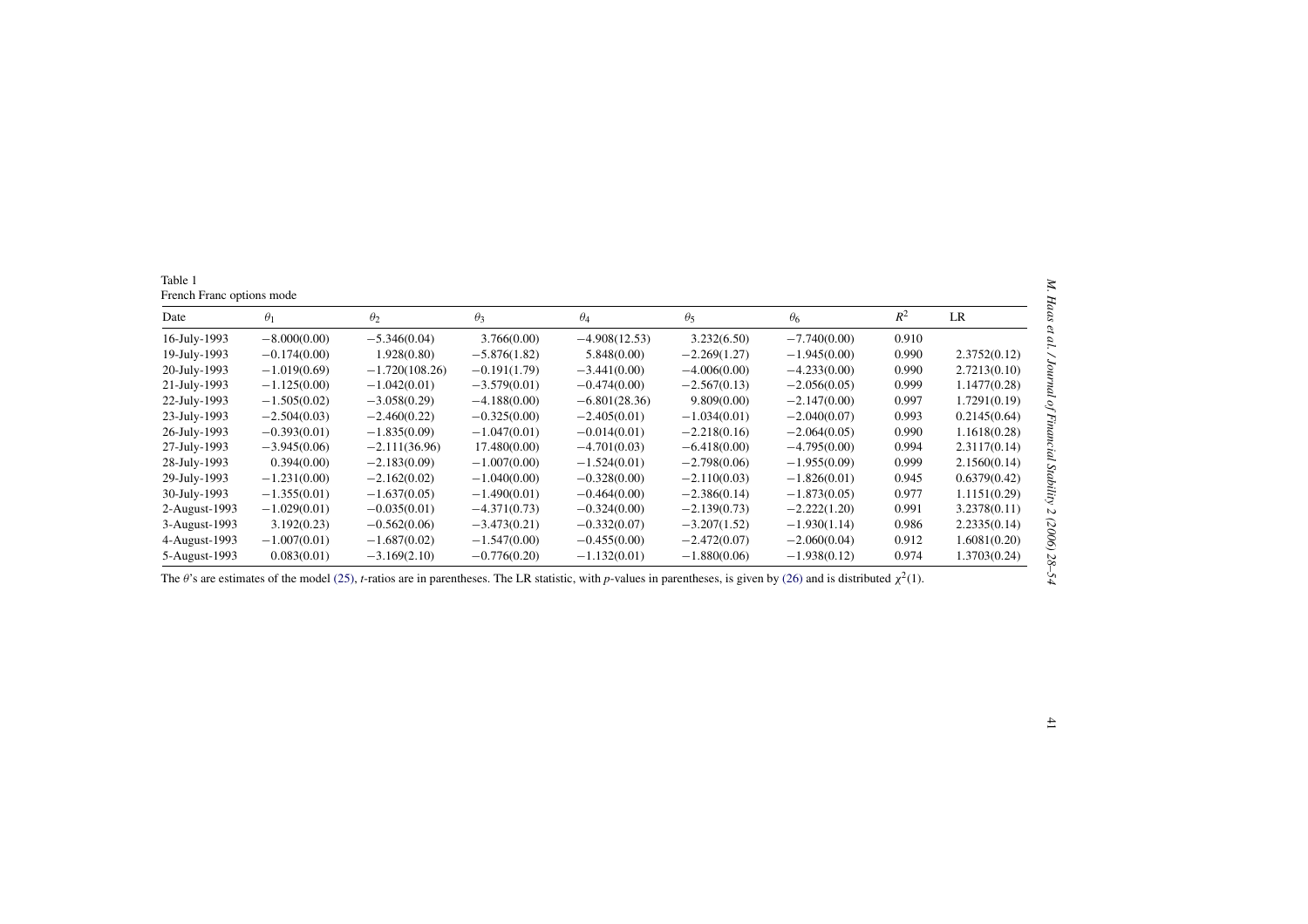<span id="page-14-0"></span>

Fig. 5. Options market risk of 3% devaluation in the FF during ERM crisis: July–August 1993.

declines on September 4 and 11, 1992. The risk exceeds 20% for 17 out of 18 trading days prior to the BP devaluation on September 17, 1992.

The options again provide a potential early warning signal to policy makers. The devaluation risk exceeds the 5% limit on August 20, 1992, 25 days before the British Pound leaves the ERM.

We now turn to the spot market volatility to search for possible signals of the crises.

# *4.2. The spot market*

#### *4.2.1. French Franc*

As we do not model the dynamics of the interest rates, and are interested in one-month-ahead density forecasts, we estimate the LMARX–GARCH model with monthly data. For the FF, we



Fig. 6. Options market risk of 3% devaluation in the BP: January–September 1992.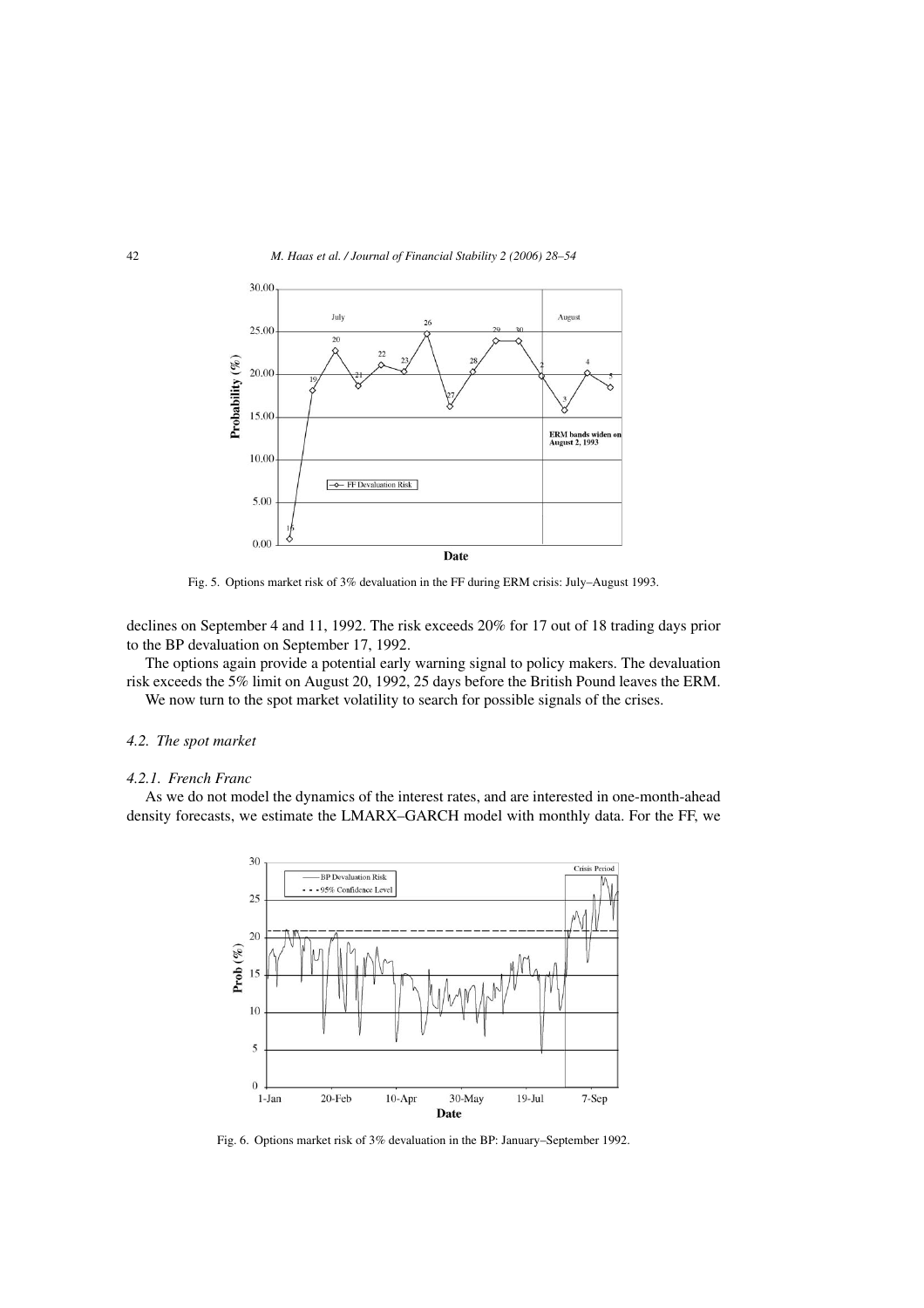<span id="page-15-0"></span>

| Table 2                     |
|-----------------------------|
| British Pound options model |

| Date              | $\theta_1$       | $\theta_2$      | $\theta_3$      | $\theta_4$      | $\theta_5$      | $\theta_6$     | $R^2$ | LR            |
|-------------------|------------------|-----------------|-----------------|-----------------|-----------------|----------------|-------|---------------|
| 19-August-1992    | $-30.857(0.00)$  | $-2.468(5.96)$  | 6.351(0.02)     | $-5.617(5.51)$  | 1.879(1.84)     | $-1.982(0.00)$ | 0.995 |               |
| 20-August-1992    | $-2.179(0.01)$   | $-1.908(0.15)$  | $-0.816(0.01)$  | $-1.855(0.01)$  | $-1.908(0.07)$  | $-2.440(0.63)$ | 0.935 | 1.5008(0.22)  |
| 21-August-1992    | $-1.620(0.01)$   | $-1.623(0.07)$  | $-2.679(0.02)$  | $-1.099(0.01)$  | $-1.859(0.14)$  | $-2.435(0.90)$ | 0.973 | 2.4618 (0.12) |
| 24-August-1992    | $-2.374(0.26)$   | $-2.609(4.98)$  | $-0.452(0.27)$  | $-1.805(0.08)$  | $-1.409(0.37)$  | $-1.897(1.01)$ | 0.967 | 3.5960(0.06)  |
| 25-August-1992    | $-17.296(0.00)$  | $-2.183(15.64)$ | 4.381(0.01)     | $-4.843(2.67)$  | 0.987(0.63)     | $-2.163(0.00)$ | 0.974 | 7.8066 (0.01) |
| 26-August-1992    | $-2.306(0.12)$   | $-2.614(1.10)$  | $-0.467(0.05)$  | $-2.018(0.05)$  | $-1.595(0.30)$  | $-1.865(0.60)$ | 0.988 | 6.5960(0.01)  |
| 27-August-1992    | $-2.601(0.05)$   | $-2.465(0.57)$  | $-0.479(0.02)$  | $-1.722(0.02)$  | $-1.706(0.26)$  | $-1.934(0.29)$ | 0.990 | 6.8458(0.04)  |
| 31-August-1992    | $-2.314(0.00)$   | 14.497(0.00)    | $-7.251(11.92)$ | $-4.856(0.27)$  | $-3.710(0.04)$  | $-2.204(0.00)$ | 0.908 | 4.6372(0.03)  |
| 1-September-1992  | $-2.165(0.05)$   | $-2.541(0.45)$  | $-0.595(0.01)$  | $-1.656(0.01)$  | $-1.567(0.06)$  | $-1.992(0.09)$ | 0.948 | 2.6884(0.10)  |
| 2-September-1992  | $-2.541(0.13)$   | $-2.194(0.95)$  | 0.930(0.01)     | $-5.933(2.28)$  | 1.135(0.64)     | $-2.000(0.52)$ | 0.974 | 2.6996(0.10)  |
| 3-September-1992  | $-4.724(0.02)$   | $-2.178(0.59)$  | $-0.205(0.16)$  | $-3.812(0.18)$  | $-0.685(0.07)$  | $-2.077(0.55)$ | 0.945 | 4.1894 (0.04) |
| 4-September-1992  | 2.824(0.66)      | $-0.324(0.27)$  | $-3.620(1.15)$  | 0.390(0.09)     | $-2.823(1.88)$  | $-1.757(1.28)$ | 0.990 | 3.3074 (0.07) |
| 8-September-1992  | $-3.384(0.13)$   | $-2.216(1.40)$  | (0.01)0.734     | $-4.205(1.85)$  | $-0.028(0.02)$  | $-2.040(0.51)$ | 0.992 | 5.4434 (0.02) |
| 9-September-1992  | $-0.651(0.01)$   | 43.422(0.00)    | $-8.564(16.27)$ | $-2.607(6.56)$  | $-10.131(0.00)$ | $-1.936(0.00)$ | 0.960 | 4.9878 (0.03) |
| 10-September-1992 | $-2.968(0.02)$   | $-0.836(0.13)$  | $-2.859(0.17)$  | 0.017(0.11)     | $-2.226(0.94)$  | $-2.019(0.50)$ | 0.990 | 3.4620(0.06)  |
| 11-September-1992 | $-2.259(0.06)$   | $-3.154(1.22)$  | $-0.597(0.52)$  | $-1.889(0.79)$  | $-0.879(1.43)$  | $-1.891(3.37)$ | 0.965 | 3.9484(0.05)  |
| 14-September-1992 | $-1.592(0.06)$   | $-2.197(0.84)$  | $-0.517(0.01)$  | $-3.083(0.16)$  | $-0.737(0.09)$  | $-2.011(0.55)$ | 0.978 | 2.9796 (0.08) |
| 15-September-1992 | $-3.353(0.01)$   | $-1.991(0.17)$  | $-1.054(0.01)$  | $-1.719(0.01)$  | $-1.801(0.09)$  | $-1.898(0.21)$ | 0.980 | 1.7626(0.18)  |
| 16-September-1992 | $-128.074(0.00)$ | $-2.008(40.88)$ | 16.878(0.00)    | $-5.017(53.64)$ | 5.456(0.00)     | $-3.079(0.00)$ | 0.980 | 0.8910(0.35)  |
| 17-September-1992 | $-0.882(0.07)$   | $-0.943(0.48)$  | $-3.634(0.48)$  | $-3.108(0.02)$  | $-2.051(0.09)$  | $-1.933(2.12)$ | 0.985 | 0.7756(0.38)  |
| 18-September-1992 | $-5.051(0.05)$   | $-2.165(0.49)$  | $-0.453(0.01)$  | $-3.130(0.17)$  | $-0.889(0.19)$  | $-1.735(0.49)$ | 0.928 | 0.8970(0.34)  |
| 21-September-1992 | $-4.066(0.01)$   | $-2.235(0.43)$  | $-0.436(0.03)$  | $-1.379(0.08)$  | $-2.102(0.13)$  | $-1.601(1.48)$ | 0.908 | 0.8004(0.37)  |
| 22-September-1992 | $-6.819(0.00)$   | $-2.284(1.50)$  | $-0.241(0.07)$  | $-2.746(0.15)$  | $-0.900(0.16)$  | $-1.886(0.68)$ | 0.975 | 0.4570(0.50)  |
| 23-September-1992 | $-1.142(0.00)$   | $-1.678(0.05)$  | $-4.145(0.01)$  | $-6.490(4.69)$  | 3.387(0.01)     | $-1.918(2.35)$ | 0.987 | 0.7244(0.39)  |
| 24-September-1992 | $-2.741(0.05)$   | $-2.980(1.07)$  | $-0.844(0.18)$  | $-2.448(0.10)$  | $-0.977(0.14)$  | $-1.787(0.75)$ | 0.955 | 0.4260(0.51)  |
| 25-September-1992 | $-3.089(0.03)$   | $-2.012(0.38)$  | 0.772(0.00)     | $-4.469(0.24)$  | 0.121(0.01)     | $-1.956(0.17)$ | 0.984 | 0.7130(0.40)  |
| 28-September-1992 | $-2.325(0.04)$   | $-2.460(0.53)$  | $-0.781(0.04)$  | $-1.612(0.12)$  | $-1.536(0.30)$  | $-1.721(0.38)$ | 0.970 | 1.4356(0.23)  |
| 29-September-1992 | $-1.886(0.09)$   | $-0.884(0.39)$  | $-2.202(0.29)$  | $-0.640(0.15)$  | $-2.703(2.00)$  | $-1.846(1.16)$ | 0.975 | 2.3652(0.12)  |

The  $\theta$ 's are estimates of the model [\(25\),](#page-11-0) *t*-ratios are in parentheses. The LR statistic, with *p*-values in parentheses, is given by [\(26\)](#page-22-0) and is distributed  $\chi^2(1)$ .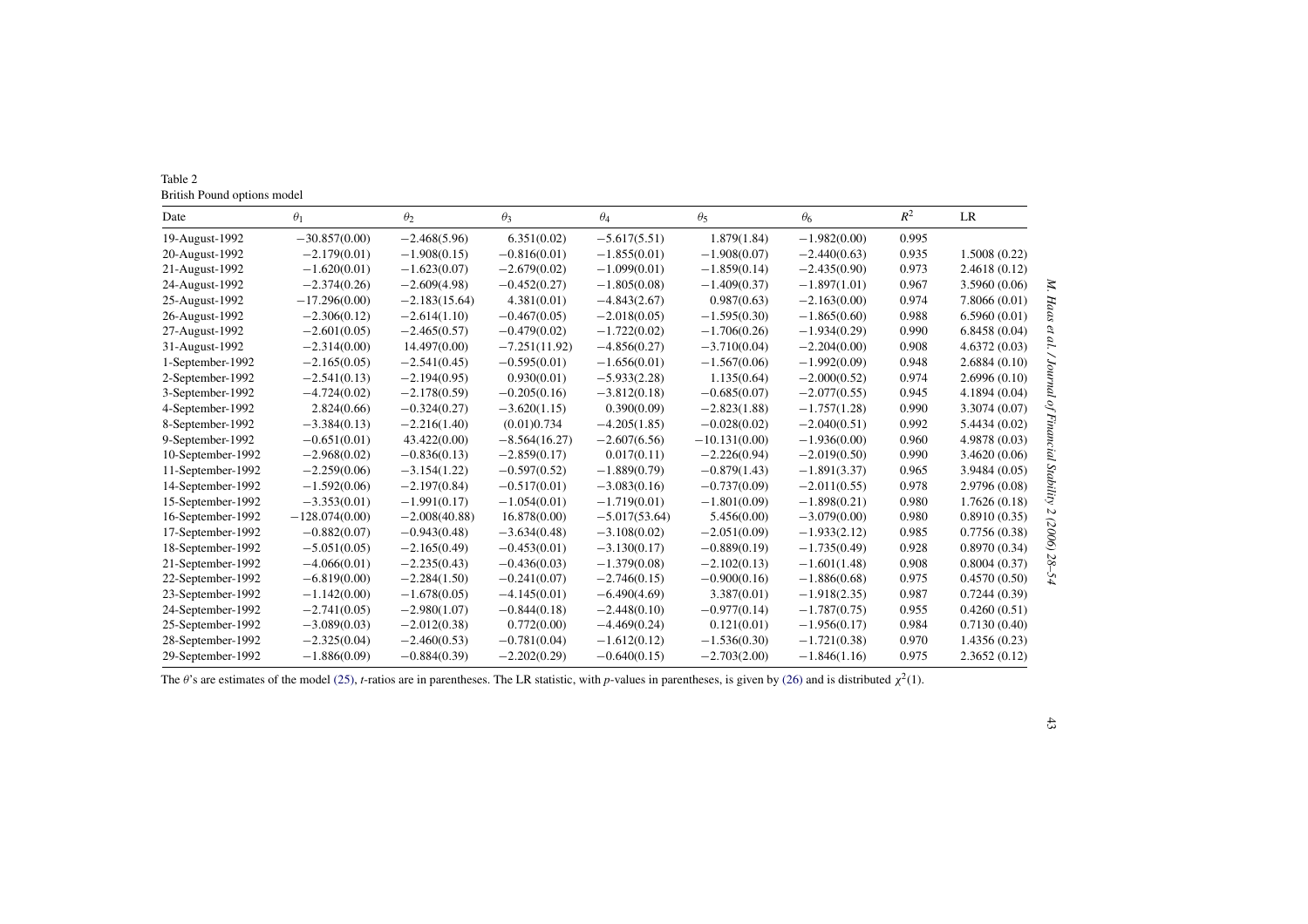<span id="page-16-0"></span>

Fig. 7. Options market risk of 3% devaluation in BP during ERM crisis August–September 1992.

Table 3 French Franc Spot Exchange Rate Model

| $\sigma_1^2$ | $\alpha_{02}$ | $\alpha_{12}$   | $\beta_{22}$ | YO              |
|--------------|---------------|-----------------|--------------|-----------------|
| 2.945(1.705) | 0.021(0.011)  | 0.019(0.015)    | 0.836(0.071) | 2.988 (0.807)   |
| $\gamma_1$   | $\phi_0$      | $\varphi_1$     | $\psi_0$     | $\Psi_1$        |
| 1.711(0.621) | 2.048 (1.297) | $-1.049(0.574)$ | 0.093(0.036) | $-2.820(1.066)$ |

Shown are the parameter estimates for the LMARX–GARCH for the French Franc (with approximate standard errors in parentheses), which is given by the following equations for the conditional density  $f(r_t|\Psi_{t-1})$ :

$$
f(r_t|\Psi_{t-1}) = \lambda_t \phi(r_t; \mu_{1,t}, \sigma_{1,t}^2) + (1 - \lambda_t) \phi(r_t; \mu_{2,t}, \sigma_{2,t}^2),
$$
  
\n
$$
r_t = 100 \times \log(S_t/S_{t-1}),
$$
  
\n
$$
\phi(y; \mu, \sigma^2) = \frac{1}{\sigma \sqrt{2\pi}} \exp\left\{-\frac{(y - \mu)^2}{2\sigma^2}\right\},
$$
  
\n
$$
\lambda_t = \left(1 + \exp\{\gamma_0 + \gamma_1 y c_{t-1}^*\}\right)^{-1},
$$
  
\n
$$
\mu_{1,t} = \phi_0 + \phi_1 y c_{t-1}^*,
$$
  
\n
$$
\mu_{2,t} = \psi_0 + \psi_1(S_{t-1} - P_{t-1}),
$$
  
\n
$$
\sigma_{2,t}^2 = \alpha_{02} + \alpha_{12} \epsilon_{t-1}^2 + \beta_{22} \sigma_{2,t-1}^2,
$$
  
\n
$$
\epsilon_t = r_t - \lambda_t \mu_{1,t} - (1 - \lambda_t) \mu_{2,t}.
$$

 $S_t$  is the exchange rate at time *t*,  $yc_t^* = sign(yc_t) \log(1 + |yc_t|)$ , where  $yc_t$  is the slope of the French yield curve, i.e., the difference between the three- and one-month interest rates, and  $P_t$  is the central parity at time  $t$ .

use monthly percentage returns,  $r_t = 100 \times \log(S_t/S_{t-1})$ , from May 1979 to December 31, 1992, a total of 172 monthly observations. Maximum likelihood estimates<sup>9</sup> of the model described in Section [3.2.1](#page-7-0) are reported in Table 3.

<sup>9</sup> See [Haas et al. \(2004a\)](#page-25-0) [fo](#page-25-0)r a discussion of maximum likelihood estimation. See also [Alexander and Lazar \(2004\)](#page-25-0) [fo](#page-25-0)r the special GARCH(1,1)-mixture case.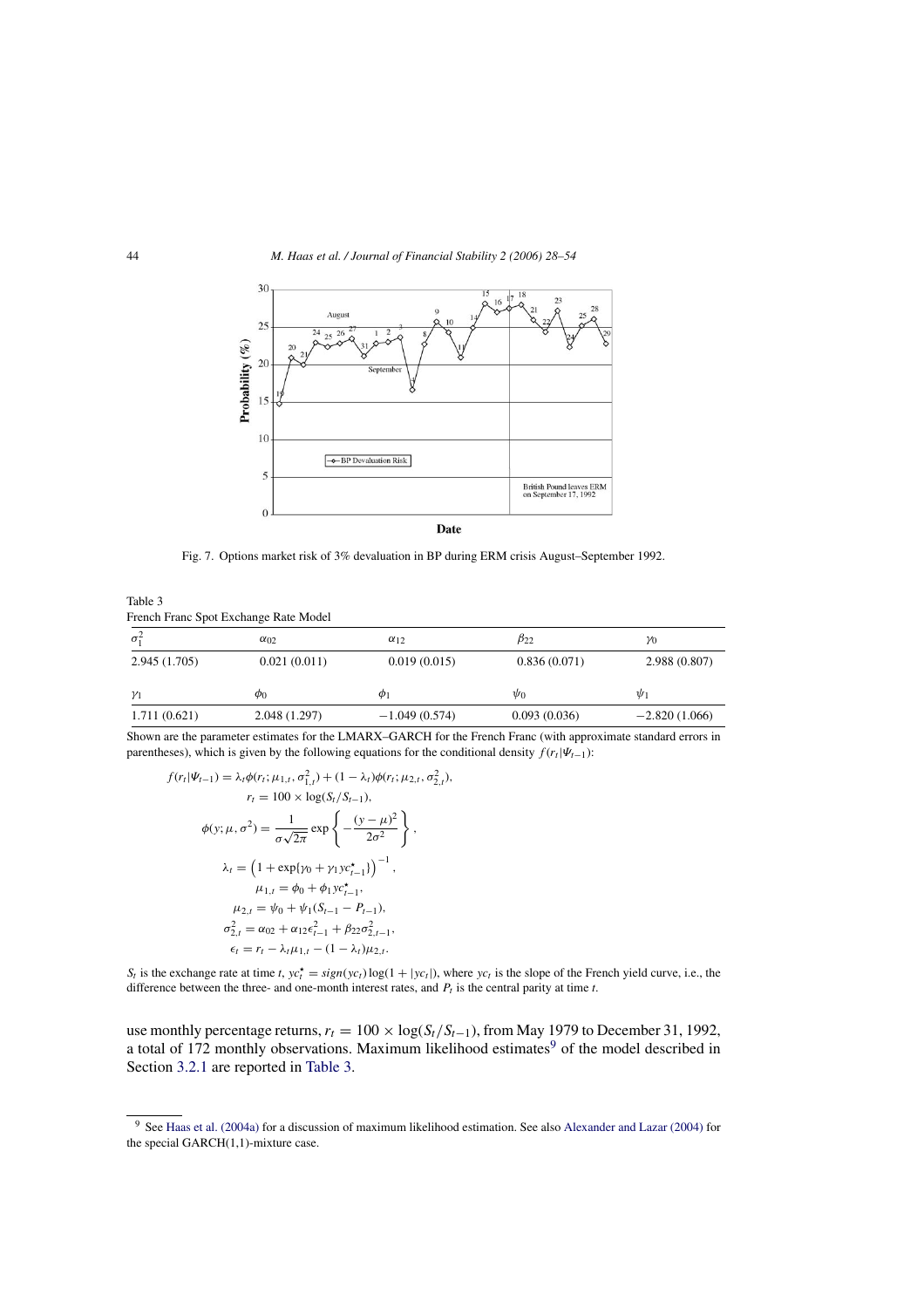<span id="page-17-0"></span>Table 4 French Franc spot exchange rate densities

| Date           | $\lambda_t$ | $\mu_{1,t}$ | $\mu_{2,t}$ | $\sigma_{1,t}^2$ | $\sigma_{2,t}^2$ | $\bar{\mu}_t$ | $\bar{\sigma}_t^2$ | LR           |
|----------------|-------------|-------------|-------------|------------------|------------------|---------------|--------------------|--------------|
| 16-July-1993   | 0.073       | 2.323       | $-0.084$    | 2.945            | 0.206            | 0.092         | 0.799              |              |
| 19-July-1993   | 0.074       | 2.331       | $-0.068$    | 2.945            | 0.186            | 0.109         | 0.785              | 2.7435(0.10) |
| 20-July-1993   | 0.068       | 2.274       | $-0.075$    | 2.945            | 0.188            | 0.085         | 0.724              | 1.7474(0.19) |
| 21-July-1993   | 0.048       | 2.048       | $-0.085$    | 2.945            | 0.190            | 0.017         | 0.530              | 0.8250(0.36) |
| 22-July-1993   | 0.068       | 2.274       | $-0.087$    | 2.945            | 0.182            | 0.073         | 0.722              | 0.3478(0.56) |
| 23-July-1993   | 0.232       | 3.147       | $-0.087$    | 2.945            | 0.178            | 0.664         | 2.686              | 0.0003(0.99) |
| 26-July-1993   | 0.248       | 3.201       | $-0.079$    | 2.945            | 0.170            | 0.735         | 2.867              | 0.0365(0.85) |
| 27-July-1993   | 0.248       | 3.201       | $-0.078$    | 2.945            | 0.170            | 0.736         | 2.865              | 0.0185(0.89) |
| 28-July-1993   | 0.182       | 2.958       | $-0.064$    | 2.945            | 0.164            | 0.485         | 2.028              | 0.1819(0.67) |
| 29-July-1993   | 0.168       | 2.899       | $-0.082$    | 2.945            | 0.162            | 0.419         | 1.871              | 0.1413(0.71) |
| 30-July-1993   | 0.375       | 3.566       | $-0.121$    | 2.945            | 0.175            | 1.261         | 4.399              | 0.0032(0.96) |
| 02-August-1993 | 0.168       | 2.899       | $-0.299$    | 2.945            | 0.303            | 0.238         | 2.177              | 0.0044(0.95) |
| 03-August-1993 | 0.209       | 3.062       | $-0.318$    | 2.945            | 0.334            | 0.387         | 2.767              | 0.1947(0.66) |
| 04-August-1993 | 0.262       | 3.245       | $-0.184$    | 2.945            | 0.217            | 0.715         | 3.207              | 0.0040(0.95) |
| 05-August-1993 | 0.242       | 3.179       | $-0.222$    | 2.945            | 0.226            | 0.601         | 3.006              | 0.0175(0.89) |
|                |             |             |             |                  |                  |               |                    |              |

Column 1 shows the day when the four-week-ahead forecast density is computed. Columns 2–6 report the parameters of the predictive four-week-ahead normal mixture density for the respective trading days. Columns 7 and 8 report the overall mean and variance,  $\bar{\mu}_t := E(r_t|\Psi_{t-1}) = \lambda_t \mu_{1,t} + (1 - \lambda_t)\mu_{2,t}$  and  $\bar{\sigma}_t^2 := \text{Var}(r_t|\Psi_{t-1}) = \lambda_t \sigma_{1,t}^2 + (1 - \lambda_t)\sigma_{2,t}^2 + \lambda_t (1 - \lambda_t)\sigma_{2,t}^2$  $\lambda_t$ )( $\mu_{1,t} - \mu_{2,t}$ )<sup>2</sup>. The last column shows the LR statistic [\(26\), w](#page-22-0)ith *p*-values in parentheses, which is distributed  $\chi^2(1)$ .

As expected,  $\gamma_1 > 0$  and  $\phi_1 < 0$ , so that both the probability of a jump,  $\lambda_t$ , as well as the expected jump size,  $\mu_{1,t}$ , increase when the yield curve inverts. Also,  $\psi_1 < 0$ , that is, there is mean reversion when the target zone is credible.

From the fitted model, we compute the four-week-ahead densities for the period from July 16 to August 5, 1993. The implied densities of the percentage log-change of the FF against the DM four weeks from the trading date are summarized in Table 4.

To illustrate the flexibility of the density forecasts resulting from the LMARX–GARCH model, the top panel of [Fig. 8](#page-18-0) shows the predictive densities calculated for July 21 and 30, respectively. While the density forecast of July 21 is somewhat skewed to the right, the predictive density for July 30, shortly before the de facto devaluation of the Franc, exhibits a pronounced bimodal-ity. [Fig. 8](#page-18-0) also shows the probability weighted mixture components, i.e.,  $\lambda_t \phi(r_t; \mu_{1,t}, \sigma_{1,t}^2)$  and  $(1 - \lambda_t)\phi(r_t; \mu_{2,t}, \sigma_{2,t}^2)$ , in the middle panel, as well as the raw densities,  $\phi(r_t; \mu_{1,t}, \sigma_{1,t}^2)$  and  $\phi(r_t; \mu_{2,t}, \sigma_{2,t}^2)$ , in the bottom panel. The weighted densities document the contribution of each component to the overall mixture density. Hence, the middle panel illustrates the increasing importance of the first component a few days before the crisis. From the bottom panel, we note that the probability mass of the second (credibility) density is essentially concentrated between −2 and 2, as implied by the exchange rate mechanism.

The normal mixture densities extracted from the time series of currency prices demonstrate a considerable increase in downside risk at least a week before the de facto devaluation of the Franc, with a further sharp increase immediately before the widening of the target zone, that is, on July 30. The evolution of the probabilities is shown in [Figs. 9 and 10.](#page-19-0)

#### *4.2.2. British Pound*

Given the short period of time of the BP belonging to the EMS, we do not necessarily expect to fit a meaningful model as we did for the FF. This is already evident from the right panel of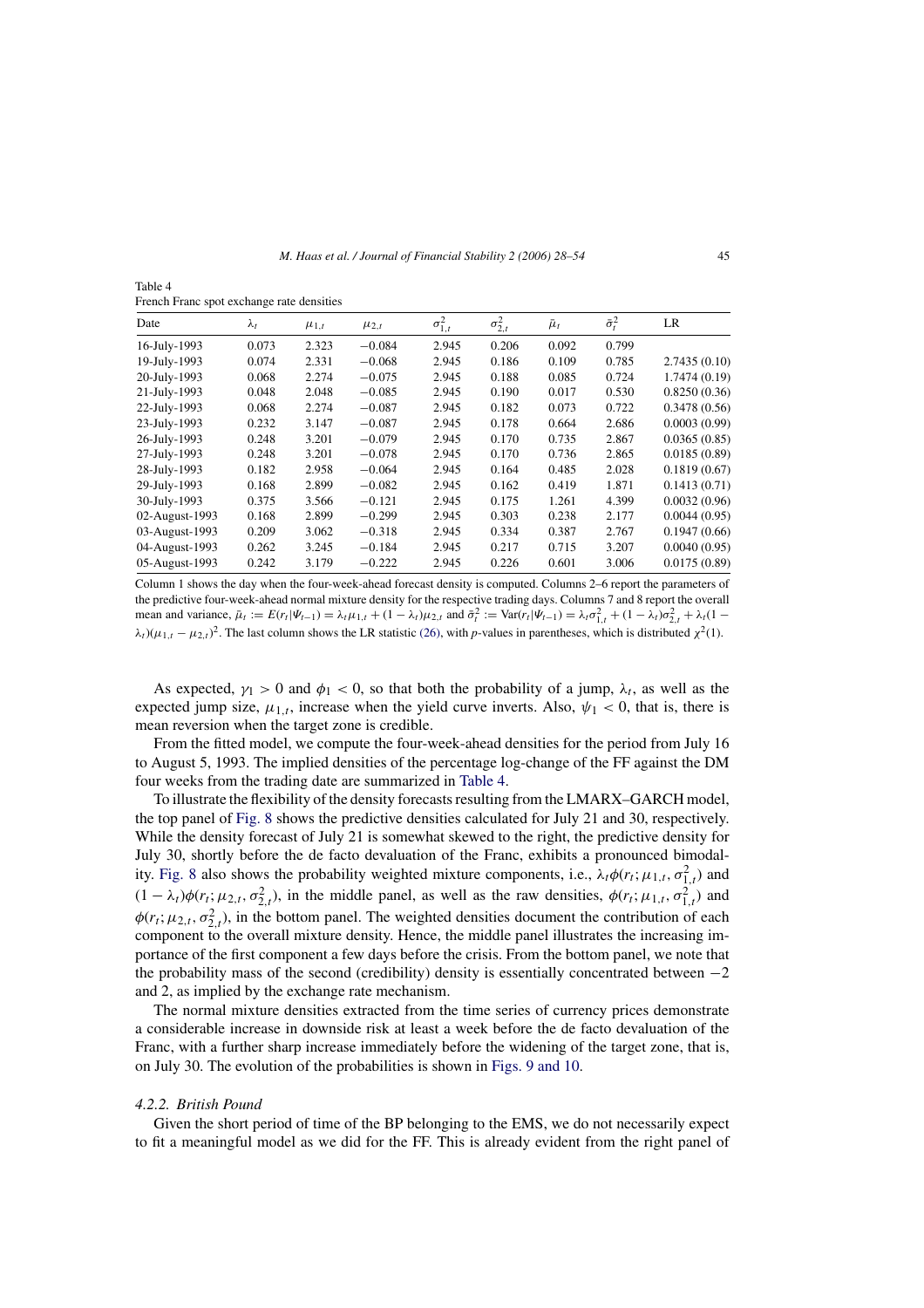<span id="page-18-0"></span>

Fig. 8. Spot market density predictions for the FF. The Figure depicts the predicted densities for the FF from July 21 and 30, 1993 (top panel), probability weighted components (middle) and raw components (bottom).

[Fig. 1,](#page-8-0) where the relation between the yield curve and the next period's return is shown for the BP. Obviously, there is much less information in the British yield curve than is in the French. This, of course, was expected due to the well-known differences between exchange rates in the EMS and floating systems [\(Neely, 1994\).](#page-26-0)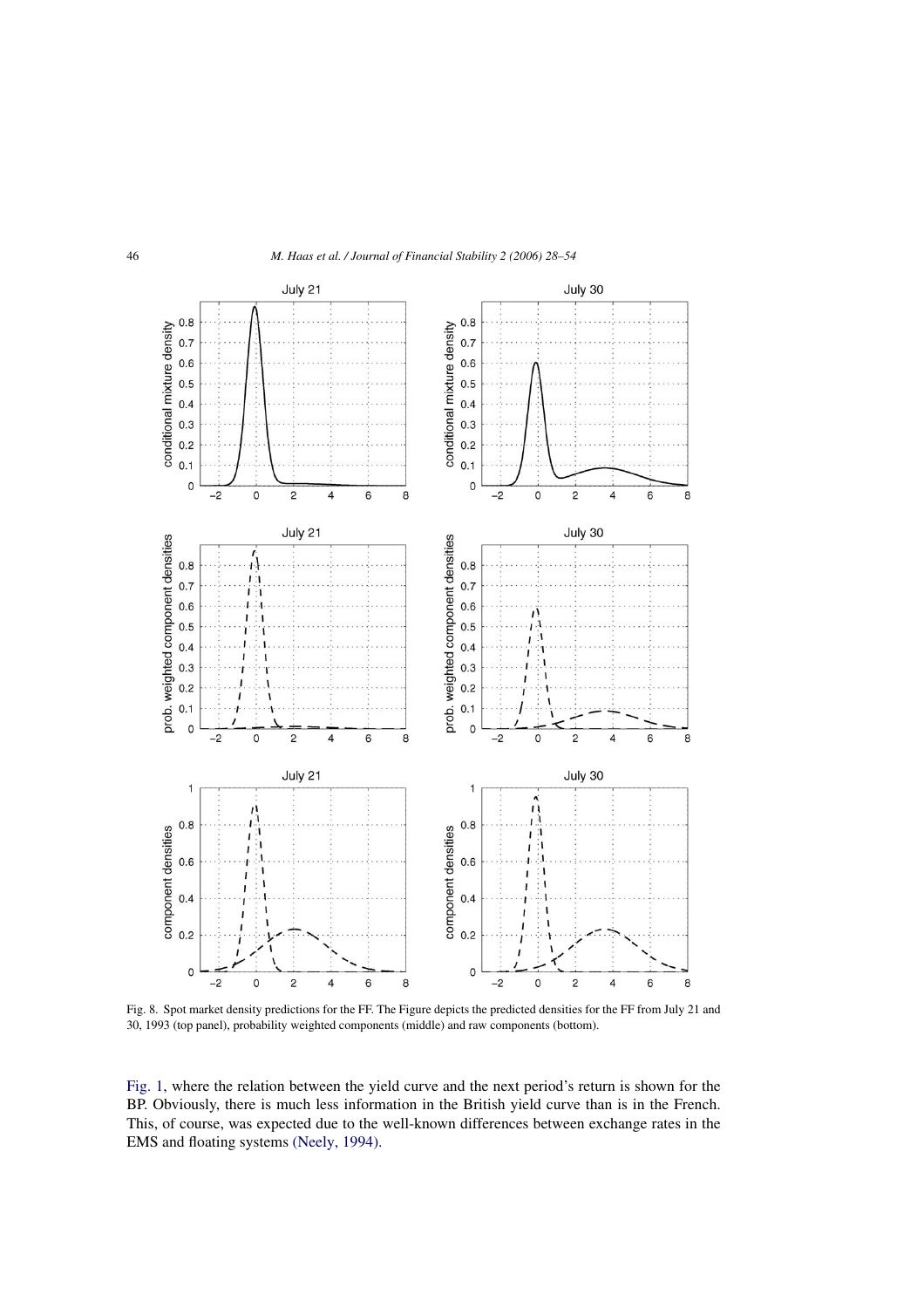<span id="page-19-0"></span>

Fig. 9. Spot market risk of 3% devaluation in the FF: January–August 1993.

We make use of pre-ERM data, that is, we use monthly returns from January 1978 to December 31, 1991 (176 observations), to fit the MN–GARCH model discussed in Section [3.2.2.](#page-9-0) The parameter estimates for this model are reported in [Table 5. T](#page-20-0)he implied densities of the percentage log-change of the BP against the DM four weeks from the trading date, for the period August 19 to September 29, 1992 are summarized in [Table 6.](#page-21-0)

The conditional four-week-ahead densities for a pre- and a post-crisis day are shown in [Fig. 11.](#page-22-0) The mixture components are both centered around zero, only their variances differ, so there is a considerable overlap. This is in contrast to the results for the Franc, where the components are very well separated, because their means are far enough apart, relative to the variances. The mixture for the Pound, thus, mainly captures the kurtosis in the data, but incorporates no information about regime-specific conditional means.



Fig. 10. Spot market risk of 3% devaluation in the FF during ERM crisis: July–August 1993.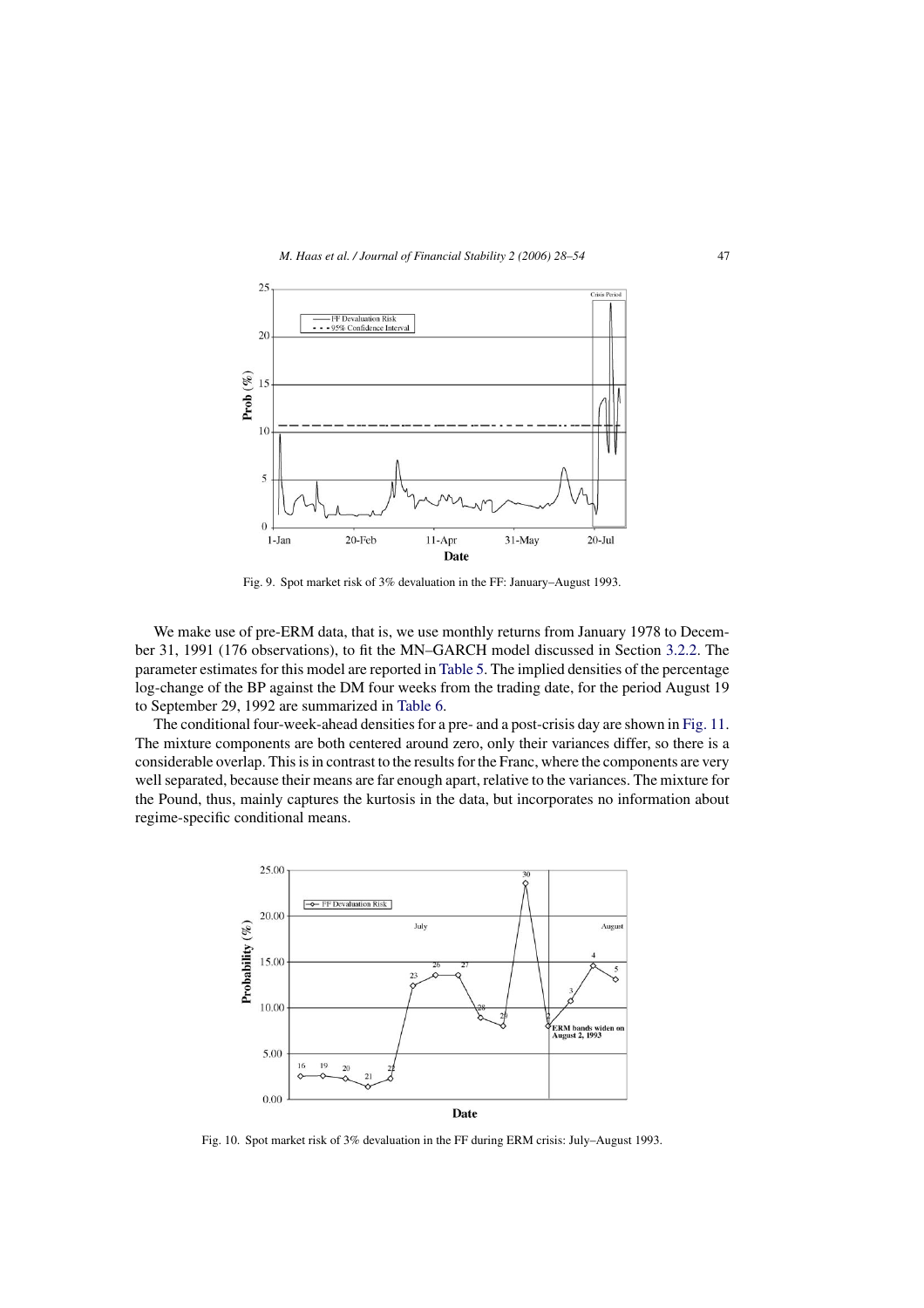| $\delta^2$   | $\alpha_{02}$ | $\alpha_{12}$ | $\beta_{22}$    | $\gamma_0$      |
|--------------|---------------|---------------|-----------------|-----------------|
| 9.644(2.612) | 0.141(0.150)  | 0.099(0.054)  | 0.676(0.087)    | 0.539(0.433)    |
| $\gamma_1$   | $\phi_0$      | $\phi_1$      | $\psi_0$        | $\psi_1$        |
| 0.896(1.132) | 0.960(0.626)  | 2.776(2.018)  | $-0.153(0.190)$ | $-0.048(0.096)$ |

<span id="page-20-0"></span>Table 5 British Pound spot exchange rate model

Shown are the parameter estimates for the LMARX–GARCH model for the British Pound (with approximate standard errors in parentheses), which is given by the following equations for the conditional density  $f(r_t|\Psi_{t-1})$ :

$$
f(r_l|\Psi_{t-1}) = \lambda_t \phi(r_l; \mu_{1,t}, \sigma_{1,t}^2) + (1 - \lambda_t) \phi(r_l; \mu_{2,t}, \sigma_{2,t}^2),
$$
  
\n
$$
r_t = 100 \times \log(S_t/S_{t-1}),
$$
  
\n
$$
\phi(y; \mu, \sigma^2) = \frac{1}{\sigma \sqrt{2\pi}} \exp\left\{-\frac{(y - \mu)^2}{2\sigma^2}\right\},
$$
  
\n
$$
\lambda_t = \left(1 + \exp\{\gamma_0 + \gamma_1 y c_{t-1}^*\}\right)^{-1},
$$
  
\n
$$
\mu_{1,t} = \phi_0 + \phi_1 y c_{t-1}^*,
$$
  
\n
$$
\mu_{2,t} = \psi_0 + \psi_1 r_{t-1},
$$
  
\n
$$
\sigma_{2,t}^2 = \alpha_{02} + \alpha_{12} \epsilon_{t-1}^2 + \beta_{22} \sigma_{2,t-1}^2,
$$
  
\n
$$
\sigma_{1,t}^2 = \sigma_{2,t}^2 + \delta^2,
$$
  
\n
$$
\epsilon_t = r_t - \lambda_t \mu_{1,t} - (1 - \lambda_t) \mu_{2,t}.
$$

 $S_t$  is the exchange rate at time *t*, and  $yc_t^* = sign(yc_t) \log(1 + |yc_t|)$ , where  $yc_t$  is the slope of the British yield curve, i.e., the difference between the three- and one-month interest rates.

The model's probabilities of a devaluation of at least 3% are shown in [Figs. 12 and 13,](#page-23-0) with [Fig. 12](#page-23-0) displaying empirical 95% confidence limits.

As was expected in view of the right panel of [Fig. 1,](#page-8-0) the parameter estimates in Table 5 do not represent meaningful economic relationships. The positive  $\gamma_1$  implies that the weight of the first component increases when the yield curve inverts, but its mean,  $\mu_{1,t}$ , decreases. This means that the probability of a devaluation decreases when the yield curve inverts, and gives rise to the very strange result that the probability of a large devaluation initially decreases on September 17, 1992 when the Pound left the EMS and the yield curve is negative with  $y_c$  =  $i_t^3 - i_t^1 = -2.5$ . Subsequently, the probability increases only as a result of the GARCH effects in the component variances. Clearly the numbers describing the conditional mean dynamics cannot be given any interpretation, due to their very large (approximate) standard errors. However, the MN–GARCH structure is reasonable for the data, given that the jump size  $\delta^2$  is rather large, implying a considerable difference between the component variances.

Summarizing the results for the Pound, we conclude that lacking characteristic information in the sample used for estimation, the mixed normal GARCH model does not anticipate the withdrawal of the pound from the EMS, and so, the probability of a large devaluation rises only ex-post, due to the GARCH effects in the mixture model.

# **5. Comparison of predictive densities**

Next, we evaluate the forecast densities produced by our two models. The approach we take is the one originally proposed by [Berkowitz \(2001\).](#page-25-0) Let  $f(s_t)$  be the probability density of the spot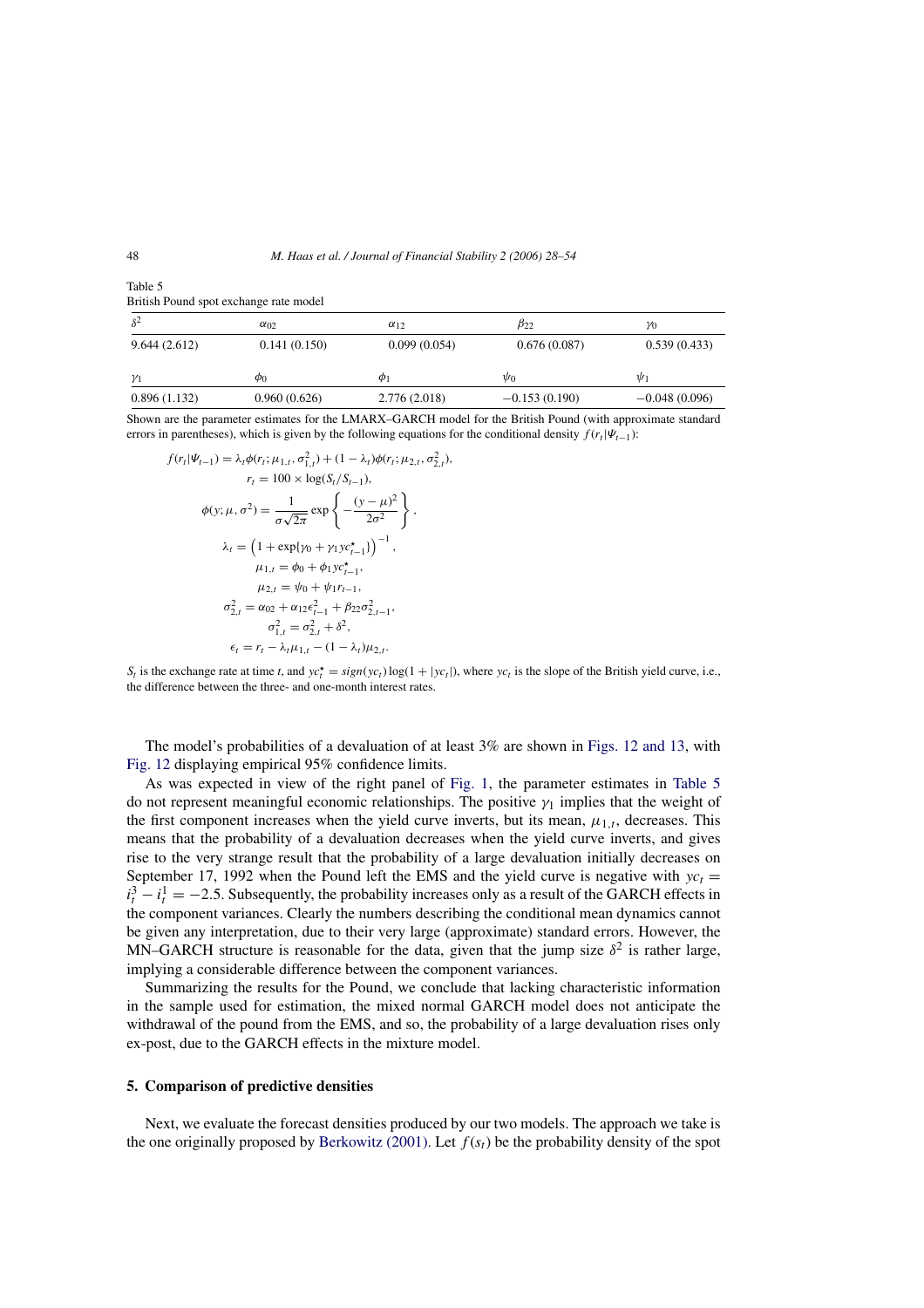<span id="page-21-0"></span>Table 6 British Pound spot exchange rate densities

| Date              | $\lambda_t$ | $\mu_{1,t}$ | $\mu_{2,t}$ | $\sigma_{1,t}^2$ | $\sigma_{2,t}^2$ | $\bar{\mu}_t$ | $\bar{\sigma}_t^2$ | LR            |
|-------------------|-------------|-------------|-------------|------------------|------------------|---------------|--------------------|---------------|
| 19-August-1992    | 0.328       | 1.512       | $-0.191$    | 10.779           | 1.135            | 0.368         | 4.938              |               |
| 20-August-1992    | 0.323       | 1.580       | $-0.208$    | 10.785           | 1.141            | 0.370         | 4.957              | 2.0796(0.15)  |
| 21-August-1992    | 0.323       | 1.580       | $-0.226$    | 10.751           | 1.107            | 0.357         | 4.938              | 3.1264(0.08)  |
| 24-August-1992    | 0.323       | 1.580       | $-0.231$    | 10.691           | 1.046            | 0.355         | 4.881              | 2.8652(0.09)  |
| 25-August-1992    | 0.316       | 1.689       | $-0.243$    | 10.802           | 1.158            | 0.367         | 5.008              | 1.7725(0.18)  |
| 26-August-1992    | 0.328       | 1.512       | $-0.234$    | 10.674           | 1.030            | 0.339         | 4.866              | 2.5806(0.11)  |
| 27-August-1992    | 0.310       | 1.773       | $-0.243$    | 10.815           | 1.171            | 0.381         | 5.027              | 2.6934(0.10)  |
| 28-August-1992    | 0.292       | 2.030       | $-0.245$    | 10.909           | 1.265            | 0.420         | 5.154              | 2.9932 (0.08) |
| 1-September-1992  | 0.289       | 2.086       | $-0.257$    | 10.925           | 1.280            | 0.419         | 5.191              | 2.2503(0.13)  |
| 2-September-1992  | 0.270       | 2.367       | $-0.238$    | 10.820           | 1.176            | 0.467         | 5.121              | 2.7256(0.10)  |
| 3-September-1992  | 0.310       | 1.773       | $-0.208$    | 10.622           | 0.978            | 0.405         | 4.805              | 4.2503(0.04)  |
| 4-September-1992  | 0.340       | 1.348       | $-0.198$    | 10.462           | 0.818            | 0.328         | 4.631              | 6.0795(0.01)  |
| 7-September-1992  | 0.325       | 1.558       | $-0.200$    | 10.426           | 0.782            | 0.371         | 4.592              | 7.3170 (0.01) |
| 8-September-1992  | 0.328       | 1.512       | $-0.221$    | 10.494           | 0.850            | 0.348         | 4.676              | 3.7090 (0.05) |
| 9-September-1992  | 0.306       | 1.834       | $-0.225$    | 10.541           | 0.897            | 0.404         | 4.744              | 3.0282(0.08)  |
| 10-September-1992 | 0.319       | 1.646       | $-0.215$    | 10.591           | 0.947            | 0.378         | 4.771              | 2.3305(0.13)  |
| 11-September-1992 | 0.314       | 1.710       | $-0.208$    | 10.479           | 0.835            | 0.394         | 4.657              | 1.5798(0.21)  |
| 14-September-1992 | 0.362       | 1.043       | $-0.161$    | 10.487           | 0.843            | 0.275         | 4.672              | 2.4595(0.12)  |
| 15-September-1992 | 0.338       | 1.372       | $-0.216$    | 10.582           | 0.938            | 0.321         | 4.763              | 1.4172 (0.23) |
| 16-September-1992 | 0.405       | 0.478       | $-0.214$    | 10.612           | 0.967            | 0.066         | 4.992              | 1.9766 (0.16) |
| 17-September-1992 | 0.642       | $-2.517$    | $-0.476$    | 14.474           | 4.830            | $-1.786$      | 11.978             | 2.6203(0.11)  |
| 18-September-1992 | 0.465       | $-0.274$    | $-0.507$    | 15.322           | 5.678            | $-0.399$      | 10.175             | 1.7021 (0.19) |
| 21-September-1992 | 0.475       | $-0.396$    | $-0.625$    | 19.275           | 9.631            | $-0.516$      | 14.222             | 1.3931 (0.24) |
| 22-September-1992 | 0.456       | $-0.165$    | $-0.615$    | 18.857           | 9.212            | $-0.410$      | 13.662             | 0.6636(0.42)  |
| 23-September-1992 | 0.407       | 0.454       | $-0.565$    | 17.138           | 7.494            | $-0.150$      | 11.672             | 1.2587 (0.26) |
| 24-September-1992 | 0.411       | 0.409       | $-0.618$    | 18.959           | 9.315            | $-0.196$      | 13.531             | 0.4803(0.49)  |
| 25-September-1992 | 0.394       | 0.621       | $-0.626$    | 19.293           | 9.649            | $-0.134$      | 13.823             | 0.2549(0.61)  |
| 28-September-1992 | 0.413       | 0.386       | $-0.653$    | 20.359           | 10.715           | $-0.225$      | 14.955             | 0.3857(0.53)  |
| 29-September-1992 | 0.396       | 0.597       | $-0.625$    | 19.244           | 9.600            | $-0.141$      | 13.777             | 0.7949(0.37)  |
| 30-September-1992 | 0.416       | 0.341       | $-0.659$    | 20.430           | 10.786           | $-0.243$      | 15.041             | 0.3935(0.53)  |

Column 1 shows the day when the four-week-ahead forecast density is computed. Columns 2–6 report the parameters of the predictive four-week-ahead normal mixture density. Columns 7 and 8 report the overall mean and variance,  $\bar{\mu}_t$  :=  $E(r_t|\Psi_{t-1}) = \lambda_t \mu_{1,t} + (1 - \lambda_t)\mu_{2,t}$  and  $\bar{\sigma}_t^2 := \text{Var}(r_t|\Psi_{t-1}) = \lambda_t \sigma_{1,t}^2 + (1 - \lambda_t)\sigma_{2,t}^2 + \lambda_t (1 - \lambda_t)(\mu_{1,t} - \mu_{2,t})^2$ . The last column shows the LR statistic [\(26\), w](#page-22-0)ith *p*-values in parentheses, which is distributed  $\chi^2(1)$ .

exchange rate, and let  $F(s_t)$  be the cumulative distribution

$$
F(s_t) = \int_{-\infty}^{s_t} f(u) \, \mathrm{d}u.
$$

Berkowitz notes that estimates  $\hat{F}(s_t)$  are uniform, independent and identically distributed under fairly weak assumptions.

Testing for an independent uniform density in small samples can be problematic, so Berkowitz suggests transforming the data into normal random variates,

$$
z_t = \Phi^{-1}(\hat{F}(s_t)),
$$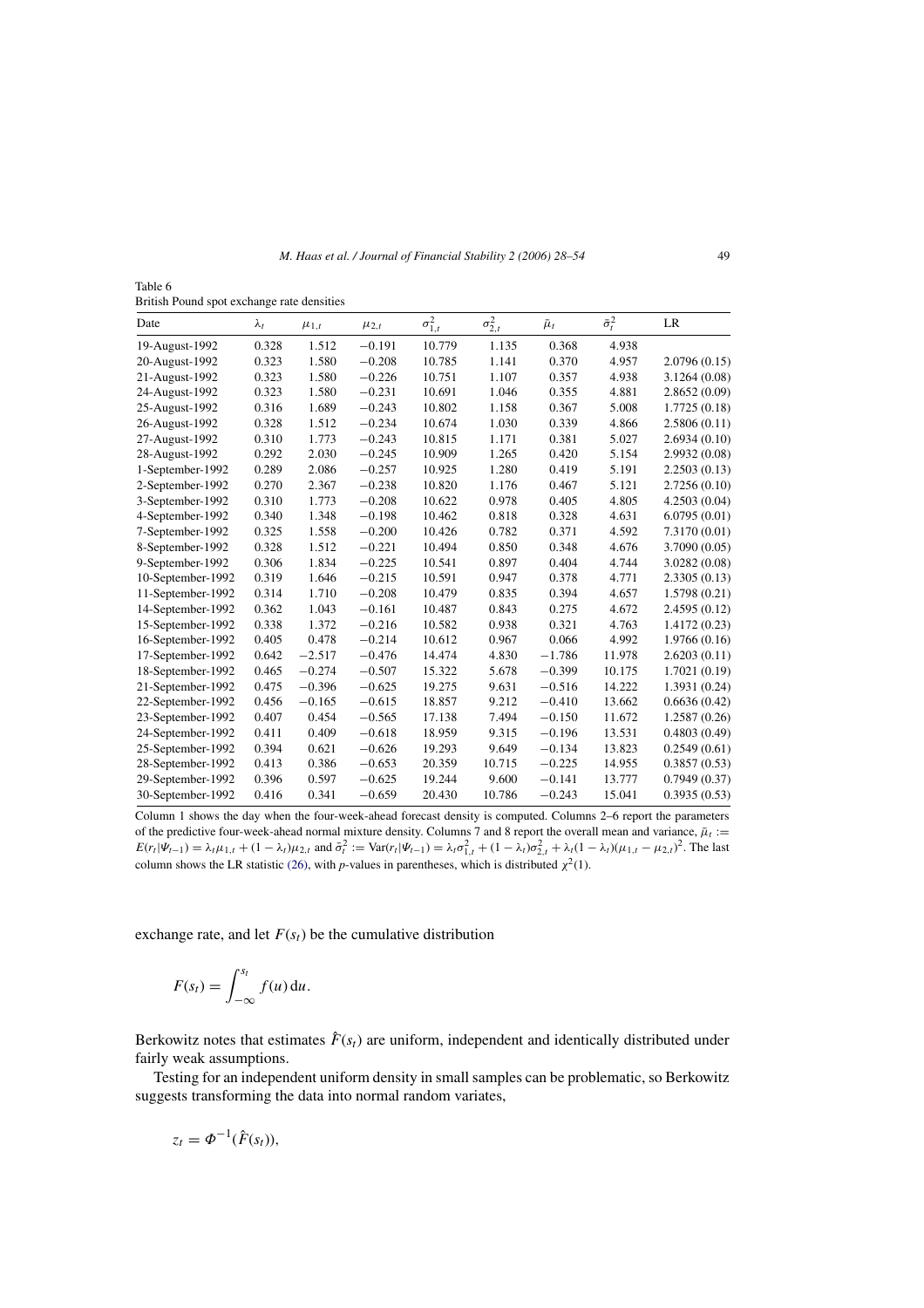<span id="page-22-0"></span>

Fig. 11. Spot market density predictions for the BP. The Figure depicts the predicted densities for the BP from September 16 and 21, 1992 (top panel), probability weighted components (middle) and raw components (bottom).

where  $\Phi(\cdot)$  denotes again the standard normal distribution.<sup>10</sup> The likelihood ratio,

$$
LR = \sum_{t=1}^{20} \left( \frac{z_t^2}{\hat{\sigma}^2} - 1 \right),
$$
 (26)

<sup>&</sup>lt;sup>10</sup> We use the numerical transformation for the inverse normal proposed by [Wichura \(1988\).](#page-26-0)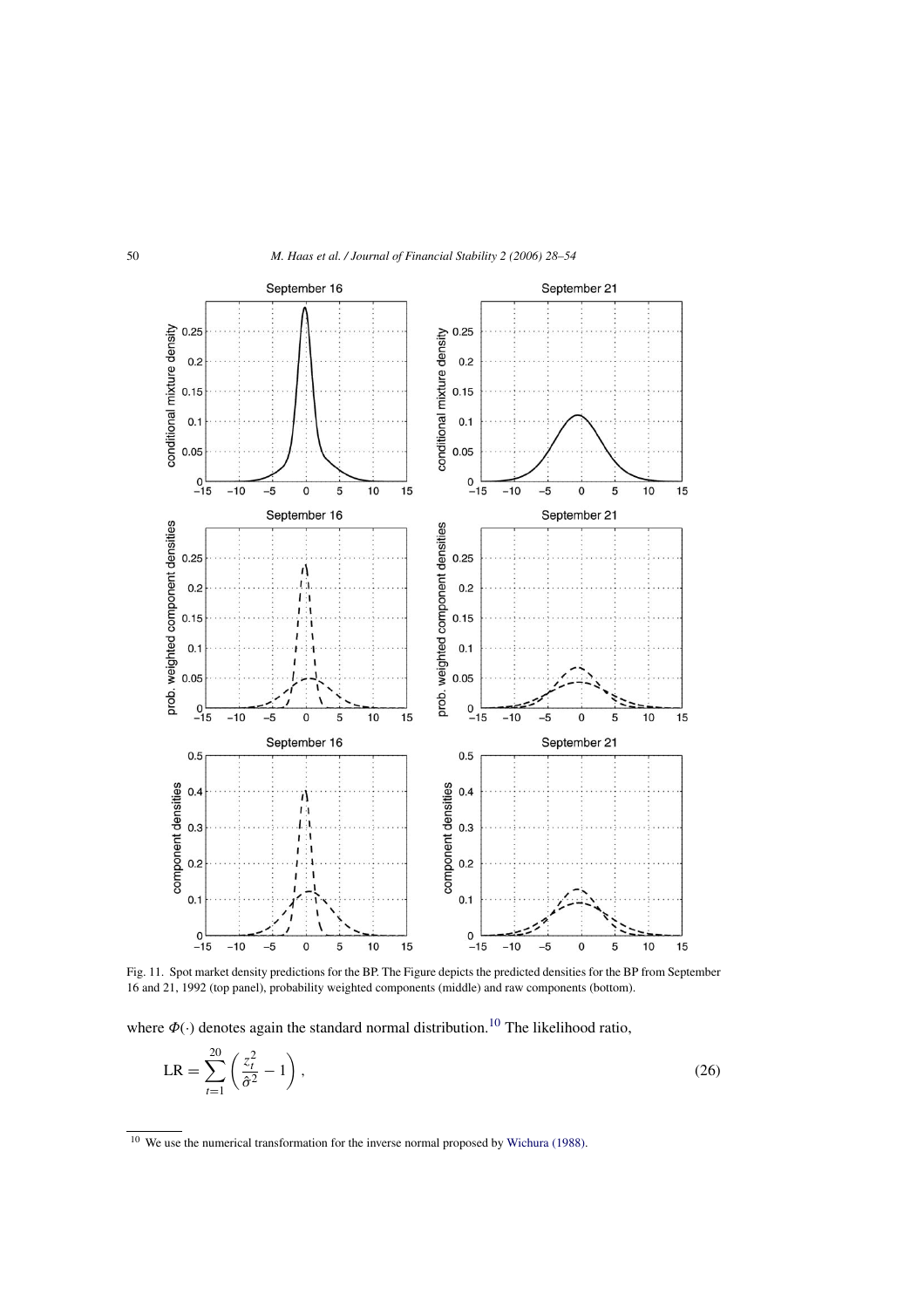<span id="page-23-0"></span>

Fig. 12. Spot market risk of 3% devaluation in the BP: January–September 1992.

where  $\hat{\sigma}$  is the forecast standard deviation, is then approximately distributed  $\chi^2(1)$  for the null hypothesis that the transformed forecast statistics,  $z_t$ , have mean zero.

# *5.1. Option forecasts*

We test the forecast densities for the FF from July 20 to August 29, 1993. Likelihood-ratio statistics are in the last column of Table 1. At the 10% level, we can accept the null that our forecast could have generated the subsequent four weeks of trading data from July 21 through the rest of the crisis. After that point, our model is statistically indistinguishable from the post-crisis density except for two days in August.

We do the same exercise for the BP for the period August 20 to September 29, 1992. There are stronger rejections prior to this crisis. Nonetheless, on August 20, 21 and September 1 and 2, we have a forecast consistent with the four-week returns data at the 10% level.



Fig. 13. Spot market risk of 3% devaluation in the BP during EMS crisis: August–September 1992.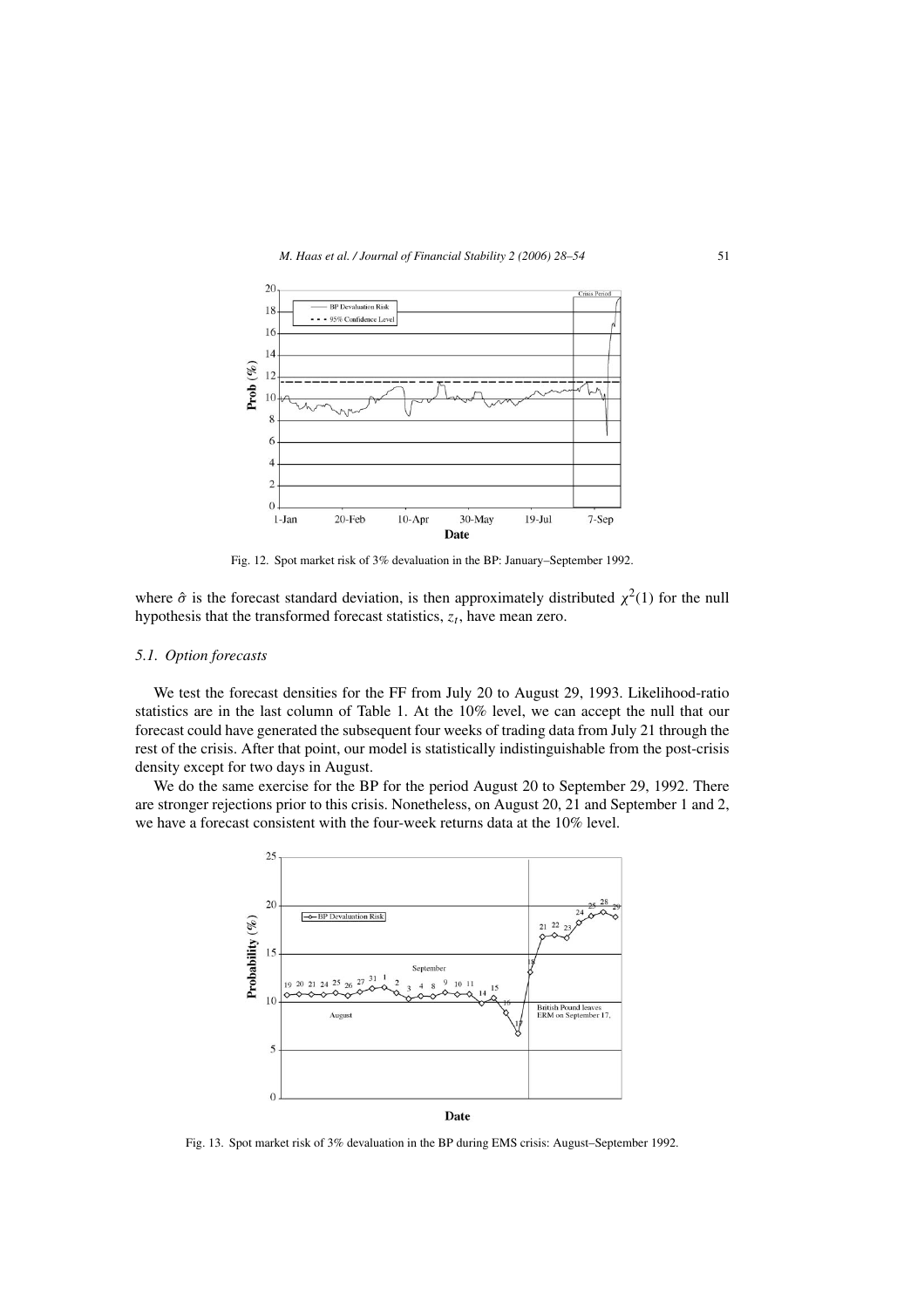#### <span id="page-24-0"></span>*5.2. Spot market forecasts*

Ignoring non-trading days, as we do in model specification and estimation, the 20-trading day-ahead forecast density is given by a mixture of two normals, namely,

$$
f(r_{t+20}|\Psi_t) = \sum_{j=1}^2 \lambda_{j,t+20} \frac{1}{\sqrt{2\pi}\sigma_{j,t+20}} e^{\left\{-(r_{t+20} - \mu_{j,t+20})^2/2\sigma_{j,t+20}^2\right\}},\tag{27}
$$

where  $r_{t+20} = 100 \times (\log S_{t+20} - \log S_t)$ . Under constancy assumptions, we can scale the 20day ahead densities to obtain daily log-changes  $r_{t+\tau}^d := 100 \times (\log S_{t+\tau} - \log S_{t+\tau-1}), \tau =$ 1,..., 20, implying a two-component normal mixture distribution, given by

$$
f(r_{t+\tau}^{\rm d}|\Psi_t) = \sum_{j=1}^2 \lambda_{j,t+20} \frac{1}{\sqrt{2\pi}\sigma_{j,t+20}/\sqrt{20}} e^{\{- (r_{t+\tau}^{\rm d} - \mu_{j,t+20}/20)^2/2\sigma_{j,t+20}^2/20\}}.
$$
 (28)

Expression (28) can be used to compute the cumulative distribution function  $F(r_{t+\tau}^d|\Psi_t)$  and transformation  $z_t = \Phi^{-1}(F(r_{t+\tau}^d|\Psi_t))$ ,  $\tau = 1, ..., 20$ . Then, provided our density predictions are correctly specified, the likelihood ratio [\(26\)](#page-22-0) again has an approximate  $\chi^2(1)$  distribution. Using [\(26\),](#page-22-0) we test for a correct specification of the mean of our forecast distribution. In principle, we could test for additional properties of the forecast density, such as skewness – reflecting in our mixture models some sense of the realignment risk – or kurtosis. However, with only 20 data points at hand, any test involving higher-order forecast moments is rather questionable.

The test results are reported in [Tables 4 and 6](#page-17-0) for the FF and BP, respectively. In terms of the LR test [\(26\),](#page-22-0) the dynamic mixture model performs well for the FF, but, as expected, exhibits a poor performance in predicting the crisis of the BP.

# **6. Conclusion**

Analyzed with some recently developed modeling techniques, asset prices can provide insights into the entire probability distribution of future events. This paper has utilized the mixture of log normals in two separate contexts: with options and with the underlying currencies.

The crisis of the European Exchange Rate Mechanism case was certainly an epochal event for the markets, where central bankers became aware – perhaps for the first time – that the markets might be an irresistible force.

Policy makers may find these tools and inference worthwhile in a variety of contexts. Their subjective weights between types I and II errors should not only be tested ex-post but incorporated directly in the estimation. Both [Skouras \(2001\)](#page-26-0) and [Christoffersen and Jacobs \(2001\)](#page-25-0) have made progress along these lines. Loss aversion on the part of investors and traders may give them similar preferences.

Whether or not the accuracy of density predictions can be improved by combining options and spot-market information is the subject of future research. One possible strategy in this direction, employed in [Claessen and Mittnik \(2002\), i](#page-25-0)s to use implied volatility as an explanatory variable in the GARCH equation. Alternatively, the predicted density could be formed by a mixture of options- and the spot market-based density predictions.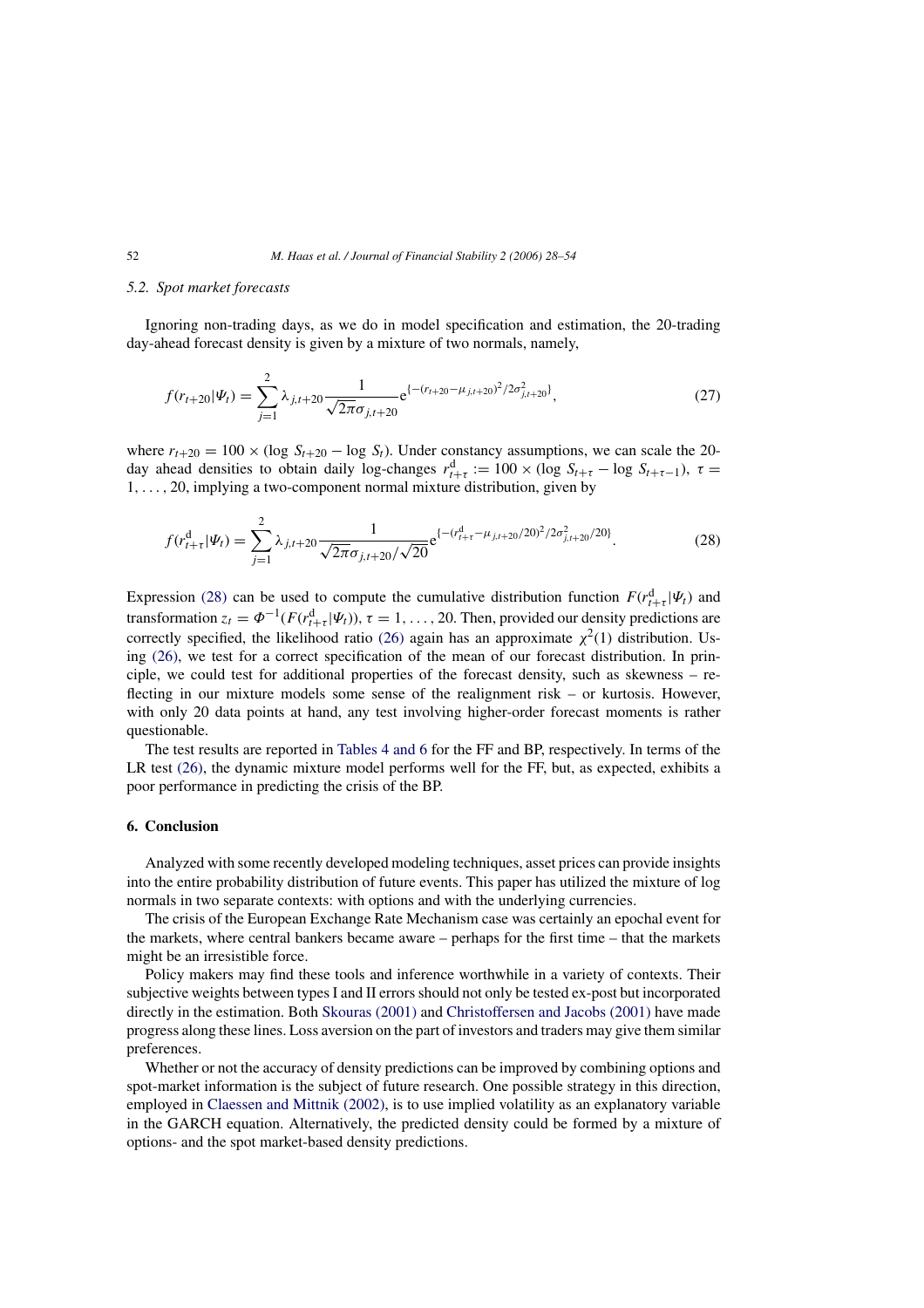#### <span id="page-25-0"></span>**Acknowledgements**

The research of Haas and Mittnik was supported by a grant from the Deutsche Forschungsgemeinschaft (SFB 386). Mittnik conducted part of the research while visiting the Department of Economics at Washington University in St. Louis with a grant from the Fulbright Commission. We thank our discussant Paul Wachtel for his valuable comments.

# **References**

Alexander, C., Lazar, E, 2004. Normal Mixture GARCH(1,1), Applications to Exchange Rate Modelling, ISMA Centre Discussion Papers in Finance 2004–2006, The Business School for Financial Markets at the University of Reading.

Bakshi, C., Cao, C., Chen, Z., 1997. Empirical performance of alternative option pricing models. J. Finance 52, 2003–2049.

- Barone-Adesi, G., Whaley, R.E., 1987. Efficient analytic approximation of American option values. J. Finance 42, 301– 320.
- Bates, D., 1991. The crash of '87: was it expected? The evidence from options markets. J. Finance 46, 1009–1044.
- Beine, M., Laurent, S., 2003. Central bank interventions and jumps in double long memory models of daily exchange rates. J. Emp. Finance 10, 641–660.
- Beine, M., Laurent, S., Lecourt, C., 2003. Official central bank interventions and exchange rate volatility: evidence from a regime-switching analysis. Eur. Econ. Rev. 47, 891–911.
- Bekaert, G., Gray, S.F., 1998. Target zones and exchange rates: an empirical investigation. J. Int. Econ. 45, 1–35.
- Berkowitz, J., 2001. Testing density forecasts with applications to risk management. J. Business Econ. Stat. 19, 466–474. Bjerksund, P., Stensland, G., 1993. Closed-form approximation of American options. Scand. J. Manage. 9, 87–99.

Bliss, R., Panigirtzoglou, N., 2002. Testing the stability of implied probability density functions. J. Bank. Finance 26, 381–422.

- Breeden, D., Litzenberger, R., 1978. State contingent prices implicit in option prices. J. Business 51, 621–651.
- Bollerslev, T., 1986. Generalized autoregressive conditional heteroskedasticity. J. Econ. 31, 307–327.
- Campa, J., Chang, P.H.K., 1996. Arbitrage based tests of target zone credibility: evidence from ERM cross rate options. Am. Econ. Rev. 86, 726–740.
- Christoffersen, P., Jacobs, K., 2001. The Importance of the Loss Function in Option Pricing, CIRANO Working Paper 2001-45.
- Christoffersen, P., Mazzotta, S., 2004. The Informational Content of Over the Counter Currency Options, CIRANO Working Paper 2004-16.
- Claessen, H., Mittnik, S., 2002. Forecasting stock market volatility and the informational efficiency of the DAX-index options market. Eur. J. Finance 8, 302–321.
- Das, S.R., Sundaram, R.K., 1999. Of smiles and smirks: a term-structure perspective. J. Financial Quantit. Anal. 34, 211–239.
- Dumas, B., Fleming, J., Whaley, R., 1998. Implied volatility functions: empirical tests. J. Finance 53, 2059–2106.
- Dupire, B., 1994. Pricing with a smile. Risk 7, 18–20.
- Engel, C., Hakkio, C.S., 1996. The distribution of exchange rates in the EMS. Int. J. Finance Econ. 1, 55–67.
- Haas, M., Mittnik, S., Paolella, M.S., 2004a. Mixed normal conditional heteroskedasticity. J. Financial Econometrics 2, 211–250.
- Haas, M., Mittnik, S., Paolella, M.S., 2004b. A new approach to Markov-switching GARCH models. J. Financial Econometrics 2, 493–530.
- Heston, S., 1993. A closed form solution for options with stochastic volatility with applications to bond and currency options. Rev. Financial Stud. 6, 327–343.
- Hoffman, C., 2000. Valuation of American Options, Oxford University thesis.
- Hull, J., White, A., 1987. The pricing of options on assets with stochastic volatility. J. Finance 42, 281–300.
- Klaster, M.A., Knot, K.H.W., 2002. Toward an econometric target zone model with endogenous devaluation risk for a small open economy. Econ. Modell. 19, 509–529.
- Lanne, M., Saikkonen, P., 2003. Modeling the U.S. short-term interest rate by mixture autoregressive processes. J. Financial Econometrics 1, 96–125.
- Malz, A., 1996. Using option prices to estimate realignment probabilities in the European monetary system. J. Int. Money Finance 15, 717–748.